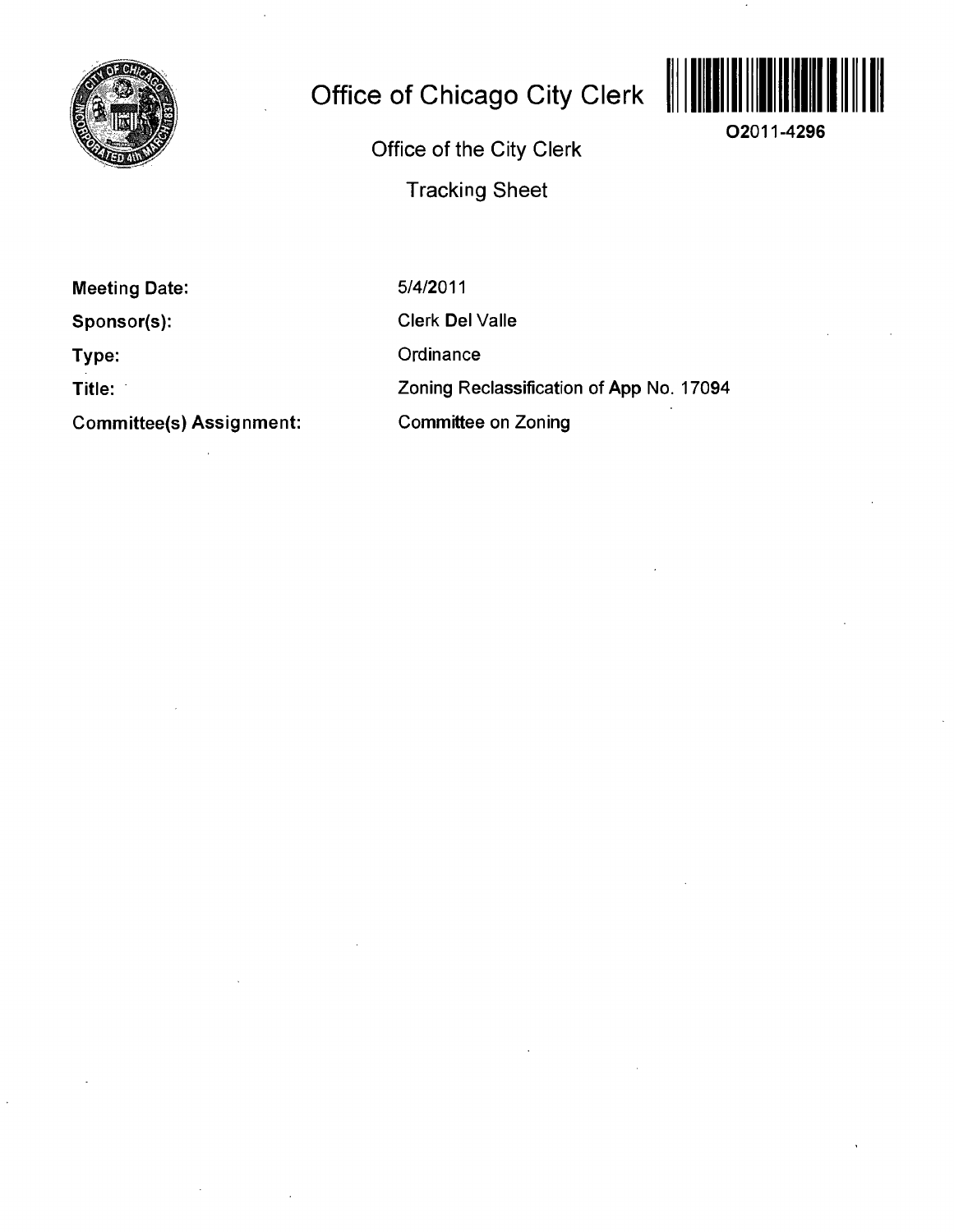### $17094$

#### **ORDINANCE**

**BE IT ORDAINED BY THE CITY COUNCIL OF THE CITY OF CHICAGO: SECTION 1. Title 17 of the Municipal Code of Chicago, the Chicago Zoning Ordinance is hereby amended by changing all of the RS2 Residential Single-Unit (Detached House) District symbols as shown on Map No. 16-D in the area bounded by:** 

**A line 162.50 feet North of and parallel to East Marquette Road; a public alley next East of and parallel to South Woodlawn Avenue; a line 137.50 feet North of and parallel to East Marquette Road; South Woodlawn Avenue.** 

**To those of an RMS, Residential Multi-Unit District** 

 $\mathcal{L}_{\mathbf{a},i}^{\mathbf{a}}$ 

**SECTION 2. This Ordinance takes effect after its passage and approval.** 

**Common address of property: 6543 South Woodlawn Avenue, Chicago IL.**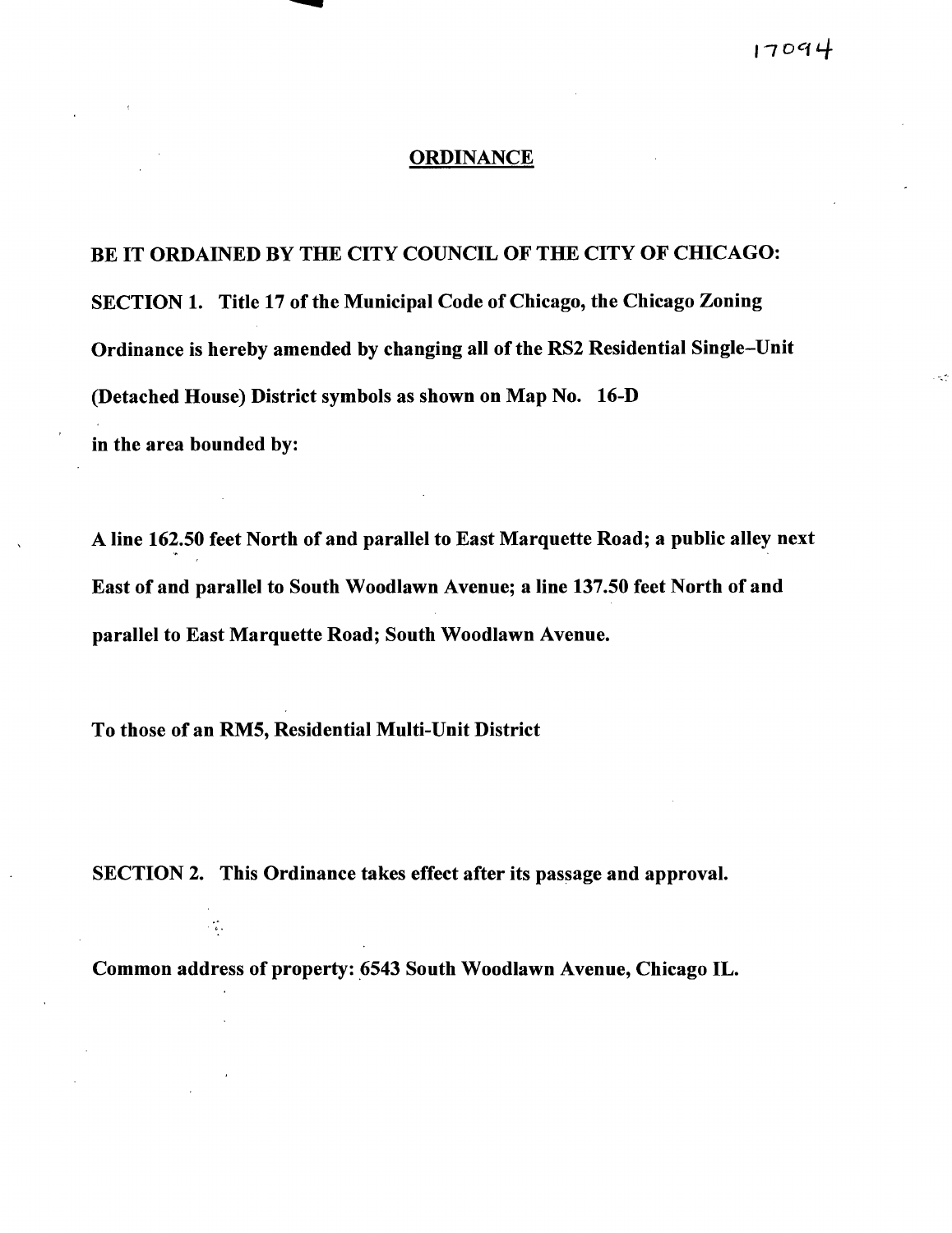**f CITY OF CHICAGO**  $\sqrt{2\pi}$   $\sqrt{2\pi}$ 

### **APPLICATION FOR AN AMENDMENT TO THE CHICAGO ZONING ORDINANCE**

# **1. ADDRESS of the property Applicant is seeking to rezone:**

 $\mathcal{L}^{\mathcal{L}}$  and  $\mathcal{L}^{\mathcal{L}}$  are the set of the set of  $\mathcal{L}^{\mathcal{L}}$ 

|                          | 2. Ward Number that property is located in: 20 Ward                                                                                                                                                                            |  |  |
|--------------------------|--------------------------------------------------------------------------------------------------------------------------------------------------------------------------------------------------------------------------------|--|--|
|                          | 3. APPLICANT Terrapin Investment, LLC                                                                                                                                                                                          |  |  |
|                          | ADDRESS 77 West Washington St. Ste 1115                                                                                                                                                                                        |  |  |
|                          | CITY Chicago STATE Illinois ZIP CODE 60602                                                                                                                                                                                     |  |  |
|                          |                                                                                                                                                                                                                                |  |  |
|                          | PHONE __ 312-346-1770 CONTACT PERSON __ David M. Fleishman<br>4. Is the Applicant the owner of the property? $YES$ $X$ $NO$ $N$<br>If the Applicant is not the owner of the property, please provide the following information |  |  |
| proceed.<br><b>OWNER</b> | regarding the owner and attach written authorization from the owner allowing the Applicant to<br>as above                                                                                                                      |  |  |
| <b>ADDRESS</b>           |                                                                                                                                                                                                                                |  |  |
|                          | CITY STATE ZIP CODE                                                                                                                                                                                                            |  |  |

CITY Chicago STATE Illinois ZIP CODE 60602

ADDRESS 77 West Washington St. Ste. 1801

PHONE 312-541-1878 FAX 312-641-1745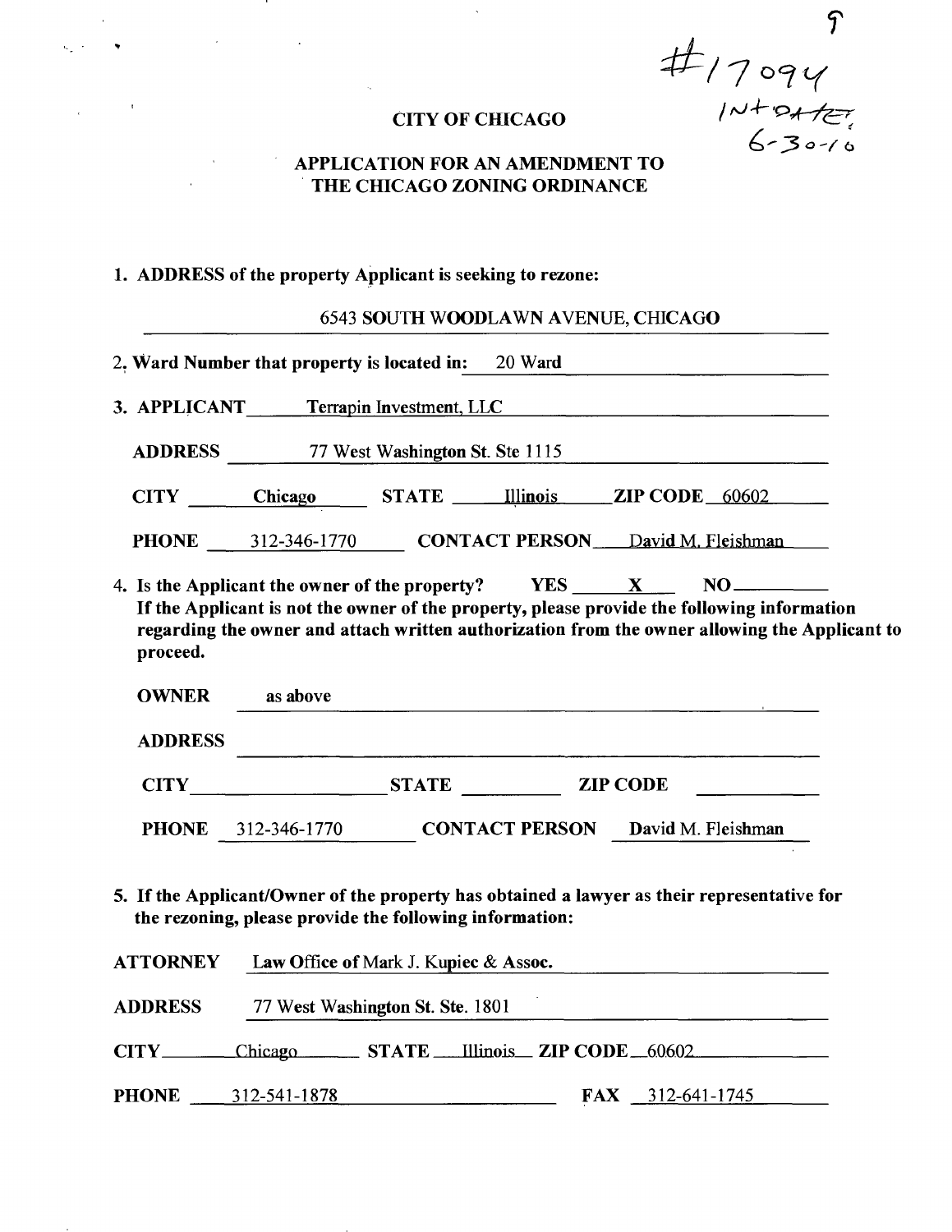6. If the applicant is a legal entity (Corporation, LLC, Partnership, etc.) please provide the names **of all owners disclosed on the Economic Disclosure Statements.** 

David M. Fleishman - 25% Managing Member; Robert E. Schuberth - 25% Member

Gerard J. Hall - 25% Managing Member; Conrad E, Schuberth - 25% Member

7. On what date did the owner acquire legal title to the subject property? December 2002

**8. Has the present owner previously rezoned this property? If yes, when?**  NO **J^O** 

9. Present Zoning District RS2 Proposed Zoning District RM5

 $\overline{1}$ 

11. Current Use of the property Vacant lot

 $\mathfrak{D}$ 

12. Reason for rezoning the property To build a 3-unit residential building

**13. Describe the proposed use of the property after the rezoning. Indicate the number of dwelling units; number of parking spaces; approximate square footage of any commercial space; and**  height of the proposed building. (BE SPECIFIC)

To build a 3-unit residential building, to be built within the maximum allowable building

height and required parking;

**14. On May 14th, 2007, the Chicago City Council passes the Affordable Requirements Ordinance (ARO) that requires on-site affordable housing units or a financial contribution if residential housing projects receive a zoning change under certain circumstances. Based on the lot size of the project in question and the proposed zoning classification, is this project subject to the Affordable Requirements Ordinance? (See Fact Sheet for more information)** 

**YES NO X**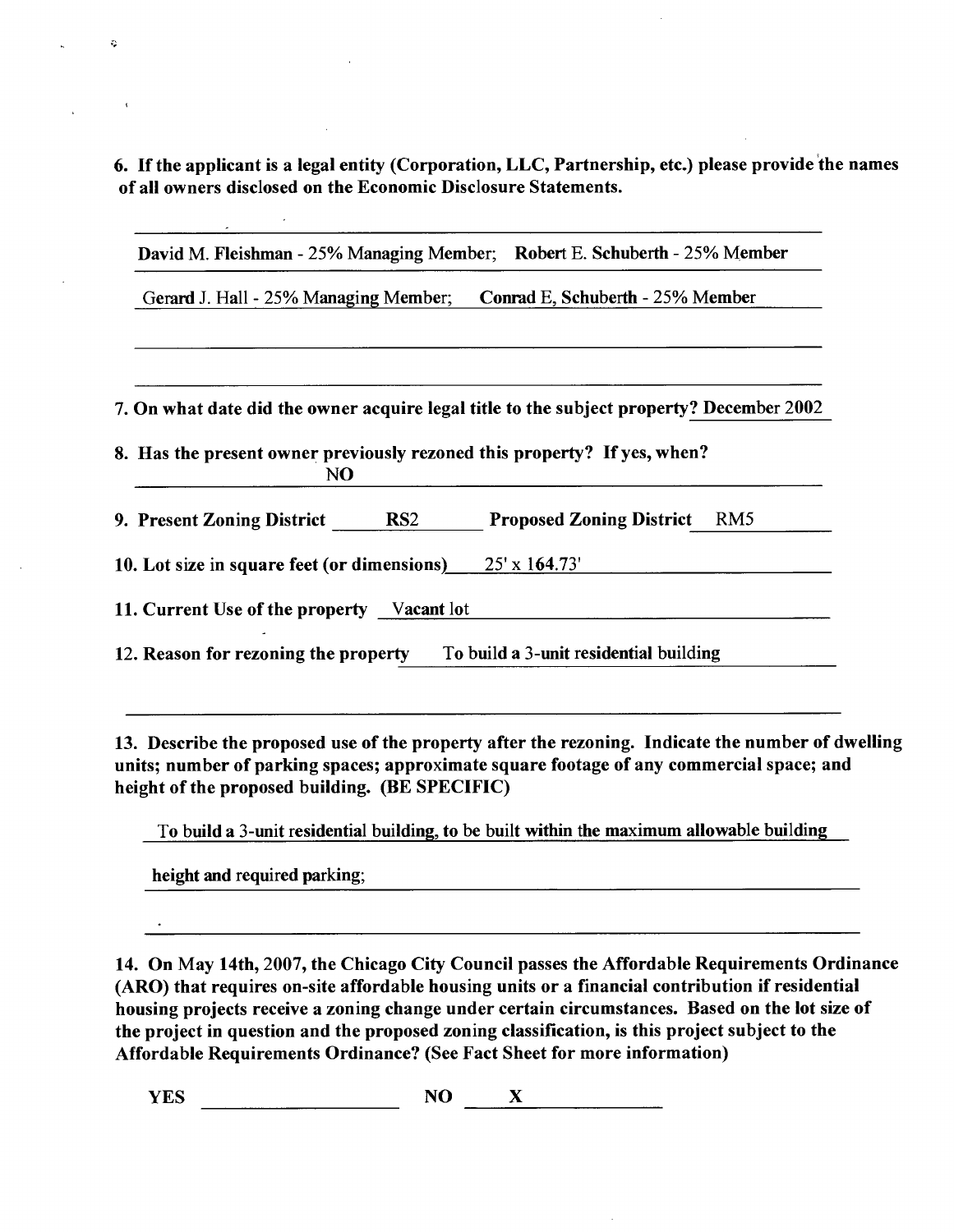#### **COUNTY OF COOK STATE OF ILLINOIS**

 $\ddot{\phantom{a}}$ 

**David M. Fleishman , being first duly sworn on oath, states that**  and the statements contained in the documents submitted hergyith are **he above statements nd correct.** 

**Signature** of Applicant

**Subscribed and Sworn to before me this**   $23\omega$  day of <u>Yuze</u>, 20 AGNIESZKA T PLECKA OFFICIAL MY COMMISSION EXPIRES SEAL **MARCH 11, 2012 Not** 

**For Office Use Only** 

**Date of Introduction:** 

**File Number:** 

**Ward:**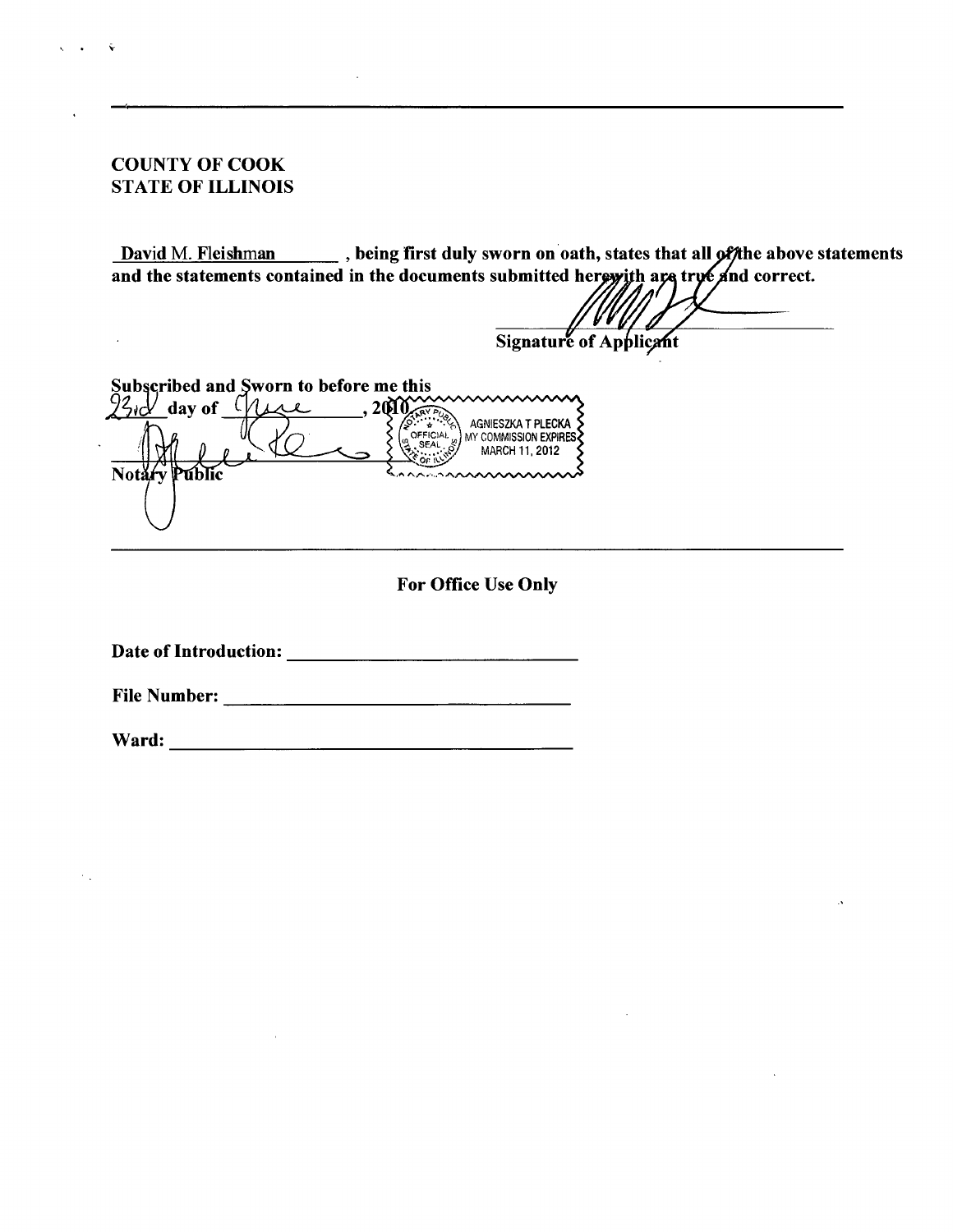# SUPPLEMENTAL SUBMISSION TYPE 1 REZONING FOR 6543 SOUTH WOODLAWN AVENUE CHICAGO, ILLINOIS

# PROJECT DESCRIPTION:

 $\ddot{\phantom{0}}$ 

Zoning Change from RS2 to RM5

a. Proposed land use:

three-unit residential building

1,372 square feet per

dwelling unit

required parking

as represented on the attached Site Plan

*<* 

- b. Floor area ratio: 1.67
- c. Density:
- d. Off- Street parking:
- e. Set Backs (front, side and rear)

f Building height: as represented on the attached Site Plan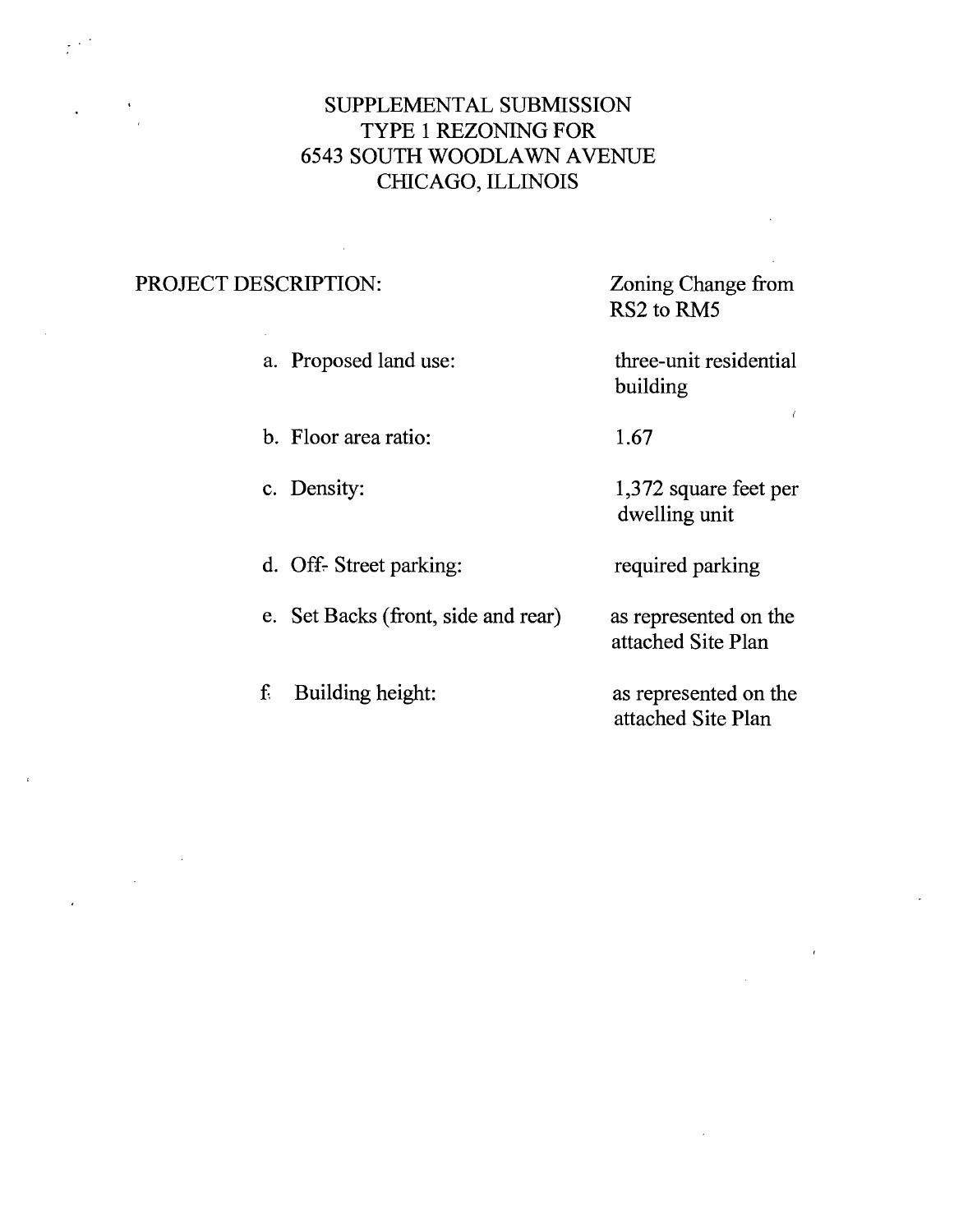**FORM OF AFFIDAVIT (Section 17-13-0107)** 

Date: June 30. 2010

Honorable Daniel S. Solis Chairman, Committee on Zoning 121 North LaSalle Street Room 304, City Hall Chicago, Illinois 60602

The undersigned,  $D$  and  $\mathcal{S}$  and  $\mathcal{S}$  being first duly swom on oath, deposes and states the following:

The undersigned certifies that he has complied with the requirements of Section 17-13-0107 of the Chicago Zoning Ordinance, by sending written notice to such property owners who appear to be the owners of the property within the subject area not solely owned by the applicant, and to the owners of all property within 250 feet in each direction of the lot line of the subject property, exclusive of public roads, streets, alleys, and other public ways, or a total distance limited to 400 feet. Said written notice was sent by First Class U.S. Mail, no more than 30 days before filling the application

The undersigned certifies that the notice contained the address of the property sought to be rezoned; a statement of the intended use of the property; the name and address of the applicant; the name and address of the owner; and a statement that the applicant intends to file the application for a change in zoning on approximately June 30, 2010

The undersigned certifies that the applicant has made a bona fide effort to determine the addresses of the parities to be notified under Section 17-13-0107 of the Chicago Zoning Ordinance, and that the accompanying list of names and addresses of surrounding property owners within 250 feet of the subject site is a complete list containing the names and addresses of the people required to be served.

By: *Journ M. Sault*, Agent

Subscribed and Subserve before me this **AGNESZKRÉPLECKA** MY COMMISSION EXPIRE OFFICIAL **June** Notary Public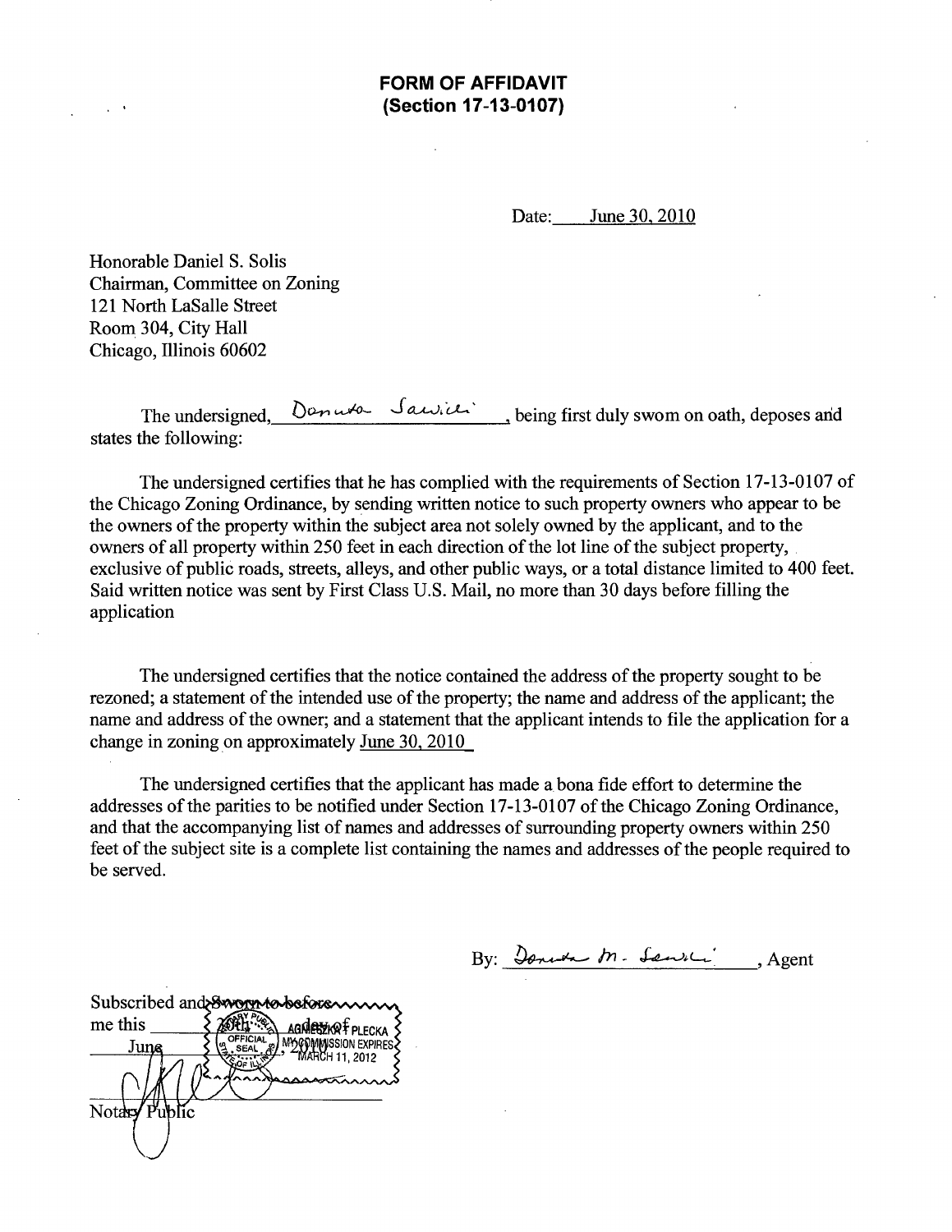#### **LAW OFFICES MARK J. KUPIEC & ASSOCIATES**  SUITE 1801 77 WEST WASHINGTON STREET CHICAGO, ILLINOIS 60602

TELEPHONE (312) 541-1878 FACSIMILE (312) 641-1745

June 21, 2010

# Re: 6543 South Woodlawn Avenue Chicago, IL

Dear Property Owner or Resident:

In accordance with the requirements for an Amendment to the Chicago Zoning Ordinance, specifically Section 17-13-0107, please be informed that on or about June 30, 2010 the undersigned will file an Application for a change in zoning from RS2 Zoning District to RM5 Zoning District on behalf of Terrapin Investments, LLC for the property located at 6543 South Woodlawn Avenue, Chicago, Illinois.

The subject property is currently vacant. The Applicant intends to build a new three-unit residential building.

The Applicant is the owner of the subject property. I am the Attomey for the Applicant and the contact person for this Application. My address is 77 West Washington Street, Chicago, Illinois, and my telephone number is (312) 541-1878.

Please note that the Applicant is not seeking to rezone or purchase your property. The Applicant is required by law to send this notice because you own property within 250 feet of the property to be rezoned.

Sincerely,

Mark J. Kupiec

MJK/ap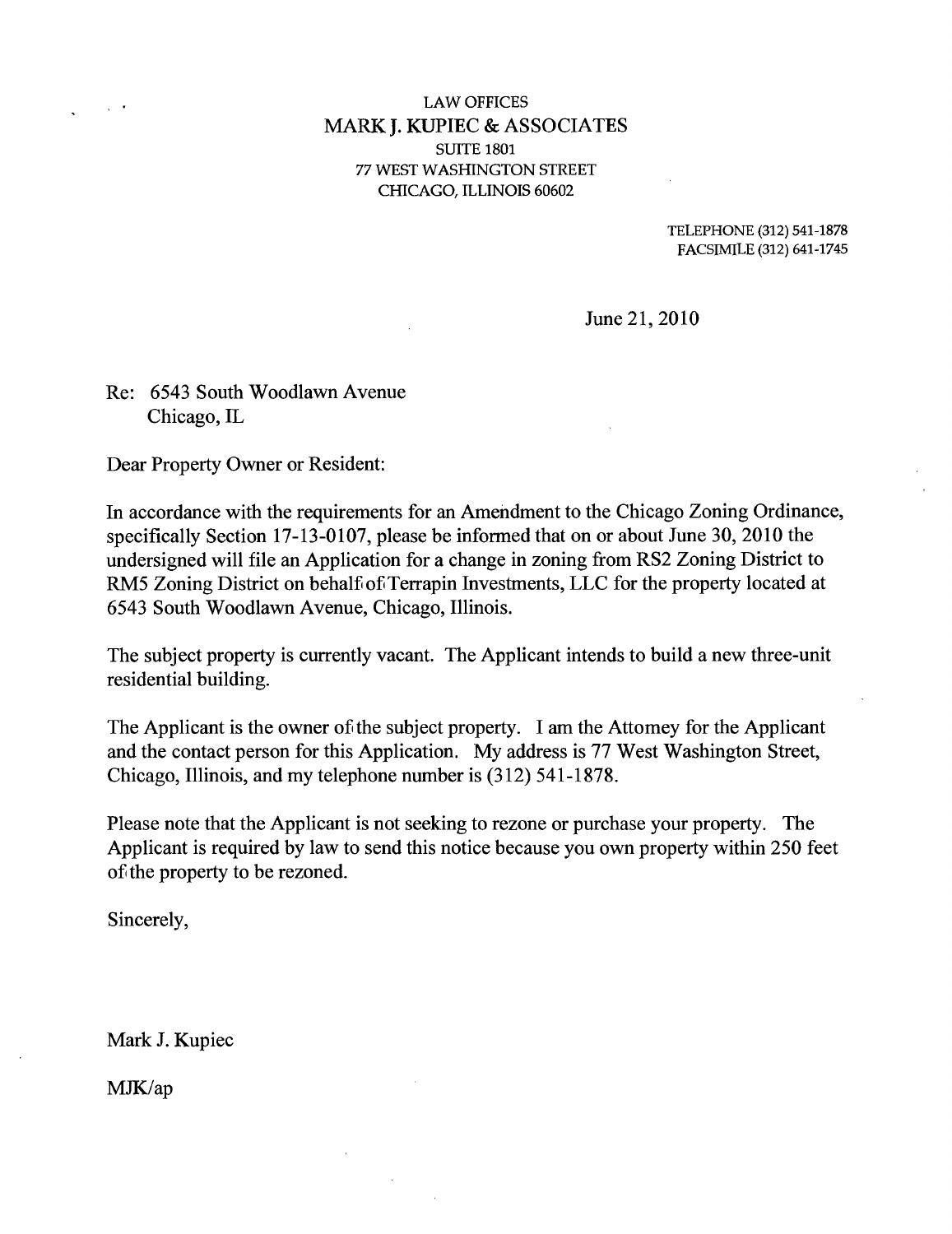# CITY OF CHICAGO ECONOMIC DISCLOSURE STATEMENT AND AFFIDAVIT

#### SECTION I -- GENERAL INFORMATION

 $\frac{1}{2}$ 

A. Legal name of Disclosing Party submitting this EDS. Include d/b/a/ if applicable:

# TERRADIN INVESTMENTS, LLC

Check ONE of the following three boxes.

Indicate whether Disclosing Party submitting this EDS is:

- 1.  $\mathbf{M}$  the Applicant
	- ^ OR
- 2. [ ] a legal entity holding a direct or indirect interest in the Applicant. State the legal name of the Applicant in which Disclosing Party holds an interest: OR
- 3. [] a specified legal entity with a right of control (see Section II.B.l.b.) State the legal name of the entity in which Disclosing Party holds a right of control:

| B. Business address of Disclosing Party:                                                                                                                                                                |
|---------------------------------------------------------------------------------------------------------------------------------------------------------------------------------------------------------|
| <u>77 W. Washington #1115</u><br>Chicago, IL 60602                                                                                                                                                      |
|                                                                                                                                                                                                         |
| C. Telephone: $(312)$ 346-1770 Fax: $(312)$ 782-8217 Email: dfleis hman esbeglobal. net                                                                                                                 |
| D. Name of contact person: $D_{\text{AVID}} M \cdot F \cdot L B \cdot S \cdot M A \cdot D$                                                                                                              |
| E. Federal Employer Identification No. (if you have one):                                                                                                                                               |
| F. Brief description of contract, transaction or other undertaking (referred to below as the "Matter") to<br>which this EDS pertains. (Include project number and location of property, if applicable): |
|                                                                                                                                                                                                         |

REQUEST FOR ZONING CHANGE: 6543 South Woodlawn

G. Which City agency or department is requesting this EDS? \_\_ ZONING

If the Matter is a contract being handled by the City's Department of Procurement Services, please complete the following:

Specification  $\#$  and Contract  $\#$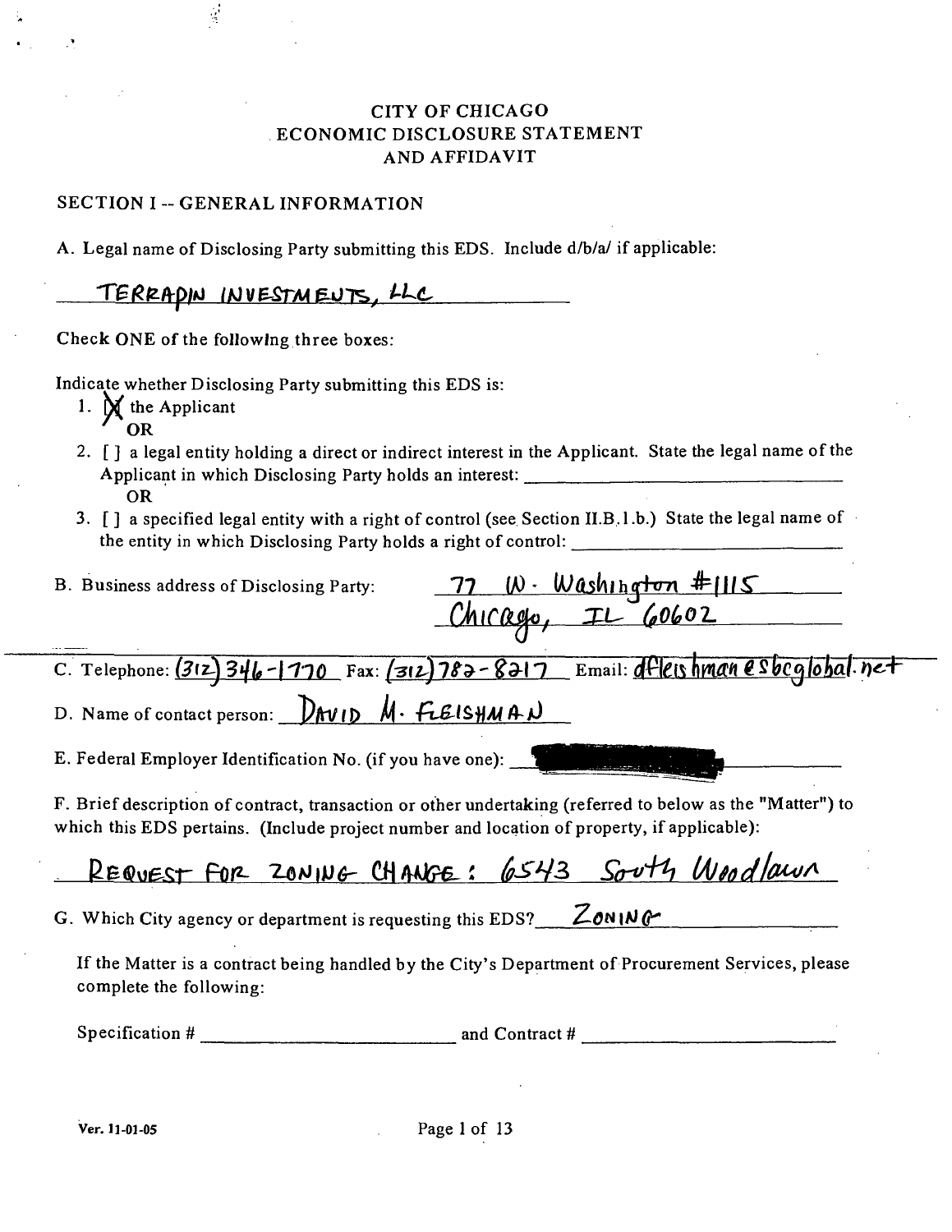### SECTION II -- DISCLOSURE OF OWNERSHIP INTERESTS

### A. NATURE OF DISCLOSING PARTY

| Indicate the nature of the Disclosing Party: |                                                           |
|----------------------------------------------|-----------------------------------------------------------|
| [ ] Person                                   | X Limited liability company*                              |
| [] Publicly registered business corporation  | [] Limited liability partnership*                         |
| [] Privately held business corporation       | [] Joint venture*                                         |
| [] Sole proprietorship                       | [] Not-for-profit corporation                             |
| [] General partnership*                      | (Is the not-for-profit corporation also a $501(c)(3)$ )?  |
| [] Limited partnership*                      | $\lceil \cdot \rceil$ Yes $\lceil \cdot \rceil$<br>[ ] No |
| [ ] Trust                                    | [] Other (please specify)                                 |
| * Note B.1.b below.                          |                                                           |

2. For legal entities, the state (or foreign country) of incorporation or organization, if applicable:

# DELAWARE

3. For legal entities not organized in the State of Illinois: Has the organization registered to do business in the State of Illinois as a foreign entity?

 $N<sup>Y</sup>$ es [ ] No [ ] N/A

B. IF THE DISCLOSING PARTY IS A LEGAL ENTITY:

l.a. List below the full names and titles of all executive officers and all directors of the entity. For not-for-profit corporations, also list below all members, if any, which are legal entities. If there are no such members, write "no members." For trusts, estates or other similar entities, list below the legal titleholder(s).

| Name<br>DAVID M. FLEISHMAN | Title<br>Manager |  |
|----------------------------|------------------|--|
| GERARD J. HALL             | Manager          |  |
|                            |                  |  |

1 .b. Ifyou checked "General partnership," "Limited partnership," "Limited liability company," "Limited liability partnership" or "Joint venture" in response to Item A.l . above (Nature of Disclosing Party), list below the name and title of each general partner, managing member, manager or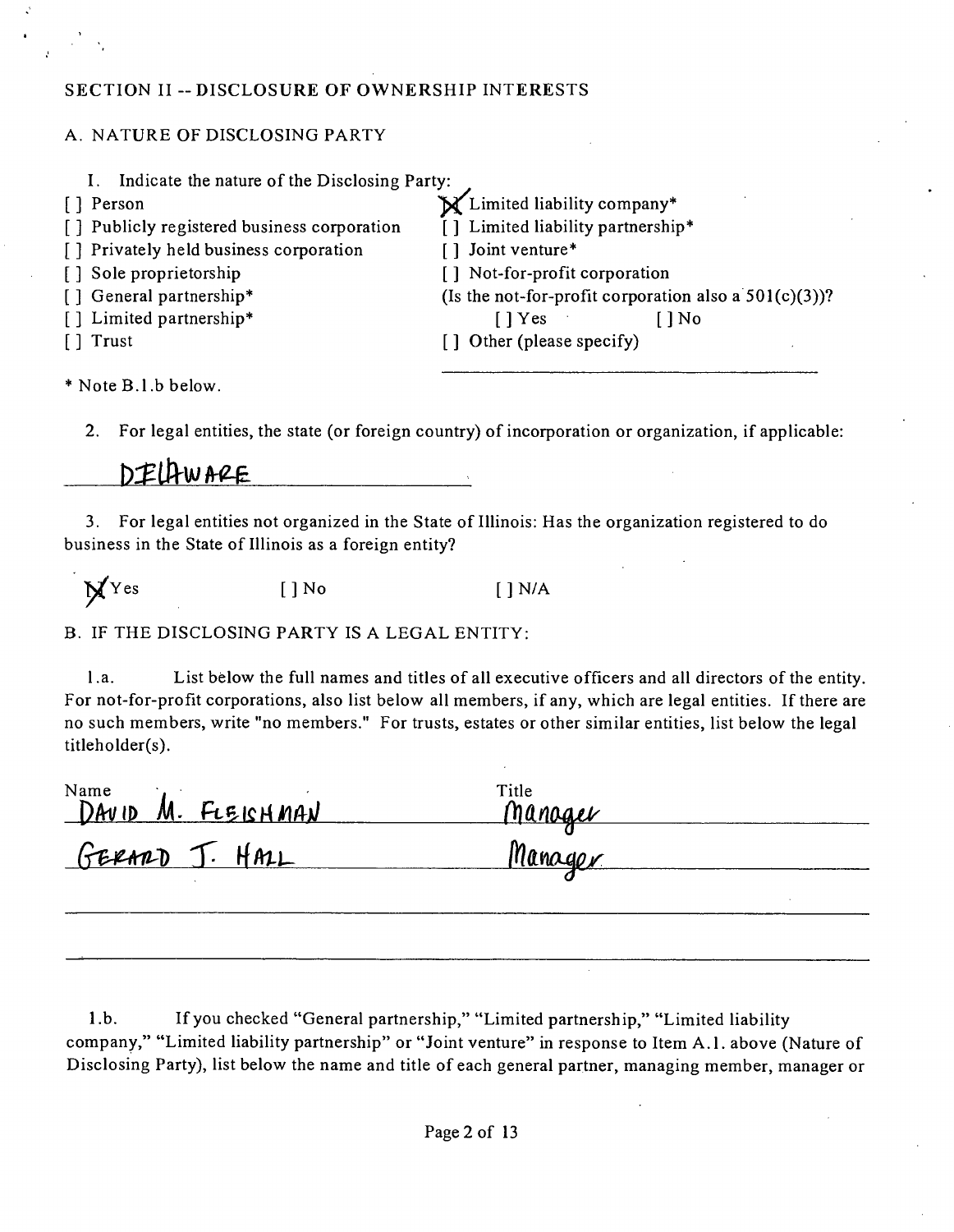any other person or entity that controls the day-to-day management of the Disclosing Party. NOTE: Each legal entity listed below must submit an EDS on its own behalf

| Name | N/A | Title |
|------|-----|-------|
|      |     |       |
|      |     |       |
|      |     |       |

2. Please provide the following information conceming each person or entity having a direct or Indirect beneficial interest (including ownership) in excess of 7.5% of the Disclosing Party. Examples of such an interest include shares in a corporation, partnership interest in a partnership or joint venture, interest of a member or manager in a limited liability company, or interest of a beneficiary of a tmst, estate or other similar entity. If none, state "None." NOTE: Pursuant to Section 2-154-030 of the Municipal Code of Chicago ("Municipal Code"), the City may require any such additional information from any applicant which is reasonably intended to achieve full disclosure.

| Name                                  | <b>Business Address</b>                                  | Percentage Interest in the<br><b>Disclosing Party</b> |  |
|---------------------------------------|----------------------------------------------------------|-------------------------------------------------------|--|
|                                       | David M. Fleishman 77 W. Washington St. Ste 1115 Chicago | 25% member                                            |  |
|                                       | Gerard J. Hall 77 W. Washington St. Ste 1115 Chicago     | 25% member                                            |  |
| Robert E. Schuberth 2502 N. Clark St. |                                                          | 25% member                                            |  |
| Conrad E. Schuberth 2502 N. Clark St. |                                                          | 25% member                                            |  |

# **SECTION III -- BUSINESS RELATIONSfflPS WITH CITY ELECTED OFFICIALS**

Has the Disclosing Party had a "business relationship," as defined in Chapter 2-156 of the Municipal Code, with any City elected official in the 12 months before the date this EDS is signed?

 $\begin{bmatrix} \end{bmatrix}$  Yes  $\begin{bmatrix} X \end{bmatrix}$  No

| If yes, please identify below the name(s) of such City elected official(s) and describe such |  |
|----------------------------------------------------------------------------------------------|--|
| relationship(s):                                                                             |  |
|                                                                                              |  |

# **SECTION IV ~ DISCLOSURE OF SUBCONTRACTORS AND OTHER RETAINED PARTIES**

The Disclosing Party must disclose the name and business address of each subcontractor, attomey, lobbyist, accountant, consultant and any other person or entity whom the Disclosmg Party has retained or expects to retain in connection with the Matter, as well as the nature of the relationship, and the total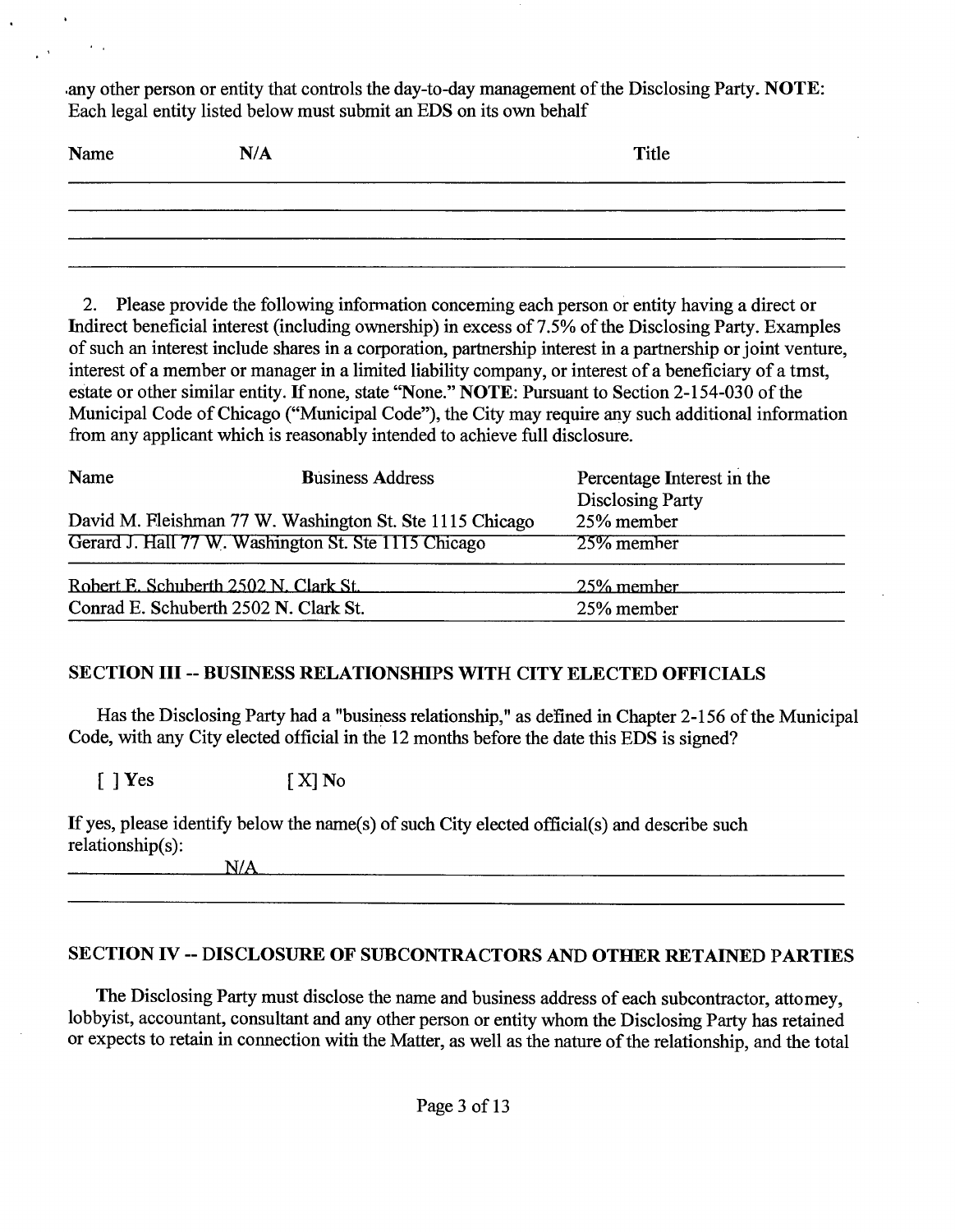amount of the fees paid or estimated to be paid. The Disclosing Party is not required to disclose employees who are paid solely through the Disclosing Party's regular payroll.

"Lobbyist" means any person or entity who undertakes to influence any legislative or administrative action on behalf of any person or entity other than: (1) a not-for-profit entity, on an rmpaid basis, or (2) himself. "Lobbyist" also means any person or entity any part of whose duties as an employee of another includes undertaking to influence any legislative or administrative action.

If the Disclosing Party is uncertain whether a disclosure is required under this Section, the Disclosing Party must either ask the City whether disclosure is required or make the disclosure.

| Name<br>(indicate whether)<br>retained or anticipated<br>to be retained) | <b>Business</b><br><b>Address</b> | <b>Relationship to Disclosing Party</b><br>(subcontractor, attomey,<br>lobbyist, etc.) |         | Fees<br>indicate whether<br>paid or estimated) |
|--------------------------------------------------------------------------|-----------------------------------|----------------------------------------------------------------------------------------|---------|------------------------------------------------|
| Mark J. Kupiec 77 West Washington St Ste 1801, Chicago                   |                                   |                                                                                        | Attomey | \$5,000                                        |
|                                                                          |                                   |                                                                                        |         |                                                |

(Add sheets if necessary)

 $\sim$ 

1 ] Check here if the Disclosing party has not retained, nor expects to retain, any such persons or entities.

# **SECTION V - CERTIFICATIONS**

# A. COURT-ORDERED CHILD SUPPORT COMPLIANCE

Under Municipal Code Section 2-92-415, substantial owners of business entities that contract with the City must remain in compliance with their child support obligations throughout the term of the contract.

Has any person who directly or indirectiy owns 10% or more of the Disclosing Party been declared in arrearage on any child support obligations by any Illinois court of competent jurisdiction?

[ ] Yes [X] No [ ] No person owns 10% or more of the Disclosing Party.

If "Yes," has the person entered into a court-approved agreement for payment of all support owed and is the person in compliance with that agreement?

[ ] Yes [ ] No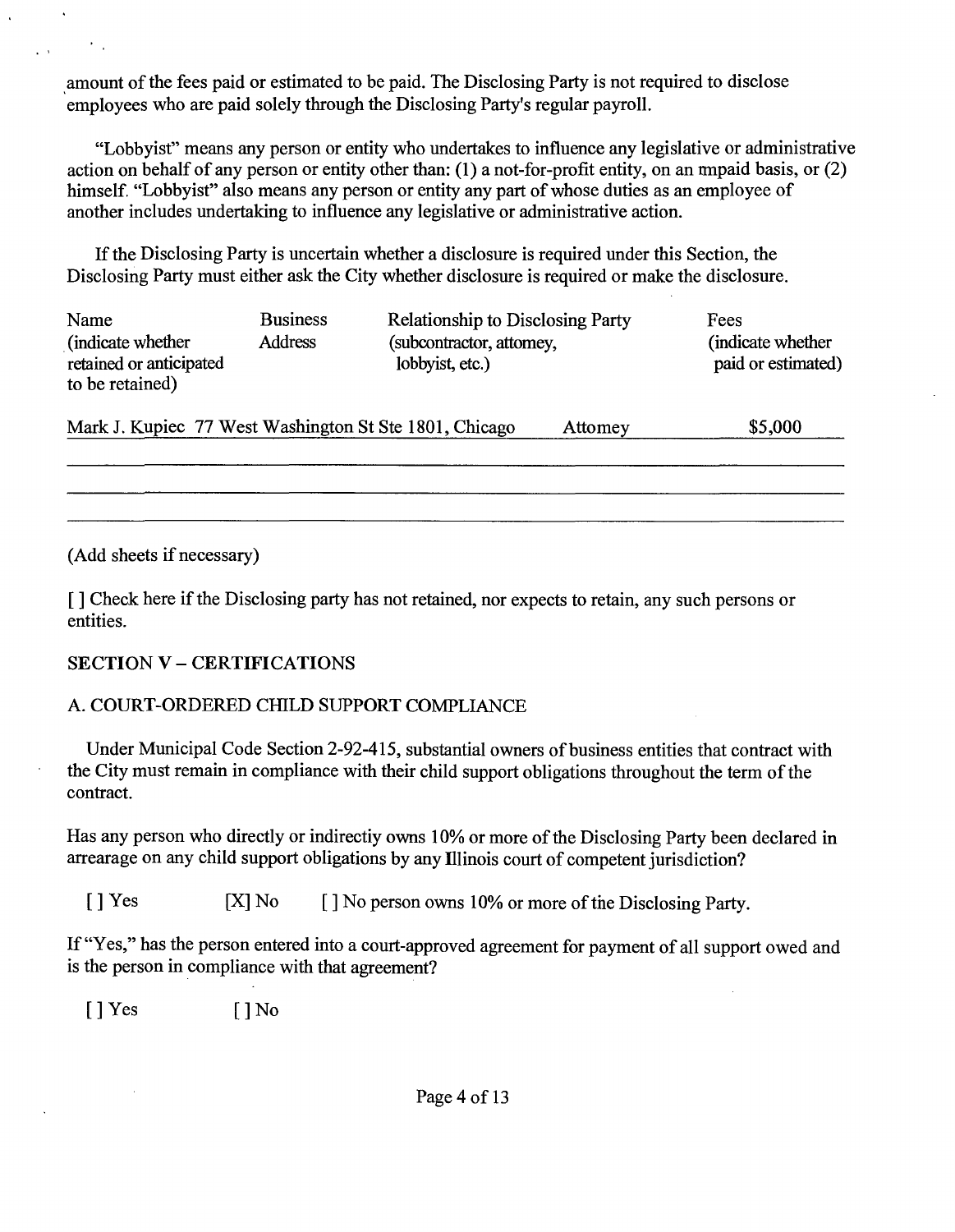#### B. FURTHER CERTIFICATIONS

1. The Disclosing Party and, if the Disclosing Party is a legal entity, all of those persons or entities identified in Section II.B.l. of this EDS:

- a. are not presently debarred, suspended, proposed for debarment, declared ineligible or voluntarily excluded from any transactions by any federal, state or local unit of govemment;
- b. have not, within a five-year period preceding the date of this EDS, been convicted of a criminal offense, adjudged guilty, or had a civil judgment rendered against them in connection with: obtaining, attempting to obtain, or performing a public (federal, state or local) transaction or contract under a public transaction; a violation of federal or state antitmst statutes; fraud; embezzlement; theft; forgery; bribery; falsification or destruction of records; making false statements; or receiving stolen property;
- c. are not presently indicted for or otherwise criminally or civilly charged by a govemmental entity (federal, state or local) with commission of any of the offenses enumerated in clause B.1.b. of this Section V;
- d. have not, within a five-year period preceding the date of this EDS, had one or more public transactions (federal, state or local) terminated for cause or default; and
- e. have not, within a five-year period preceding the date of this EDS, been convicted, adjudged guilty, or found liable in a civil proceeding, or in any criminal or civil action, including actions conceming environmental violations, instituted by the City or by the federal government, any state, or any other unit of local government.
- 2. The certifications in subparts 2, 3 and 4 concem:
- the Disclosing Party;

• any "Applicable Party" (meaning any party participating in the performance of the Matter, including but not limited to any persons or legal entities disclosed under Section IV, "Disclosure of Subcontractors and Other Retained Parties");

• any "Affiliated Entity" (meaning a person or entity that, directly or indirectly: controls the Disclosing Party, is controlled by the Disclosing Party, or is, with the Disclosing Party, under common control of another person or entity. Indicia of control include, without limitation: interlocking management or ownership; identity of interests among family members, shared facilities and equipment; common use of employees; or organization of a business entity following the ineligibility of a business entity to do business with federal or state or local govemment, including the City, using substantially the same management, ownership, or principals as the ineligible entity); with respect to Applicable Parties, the term Affiliated Entity means a person or entity that directly or indirectly controls the Applicable Party, is controlled by it, or, with the Applicable Party, is under common control of another person or entity;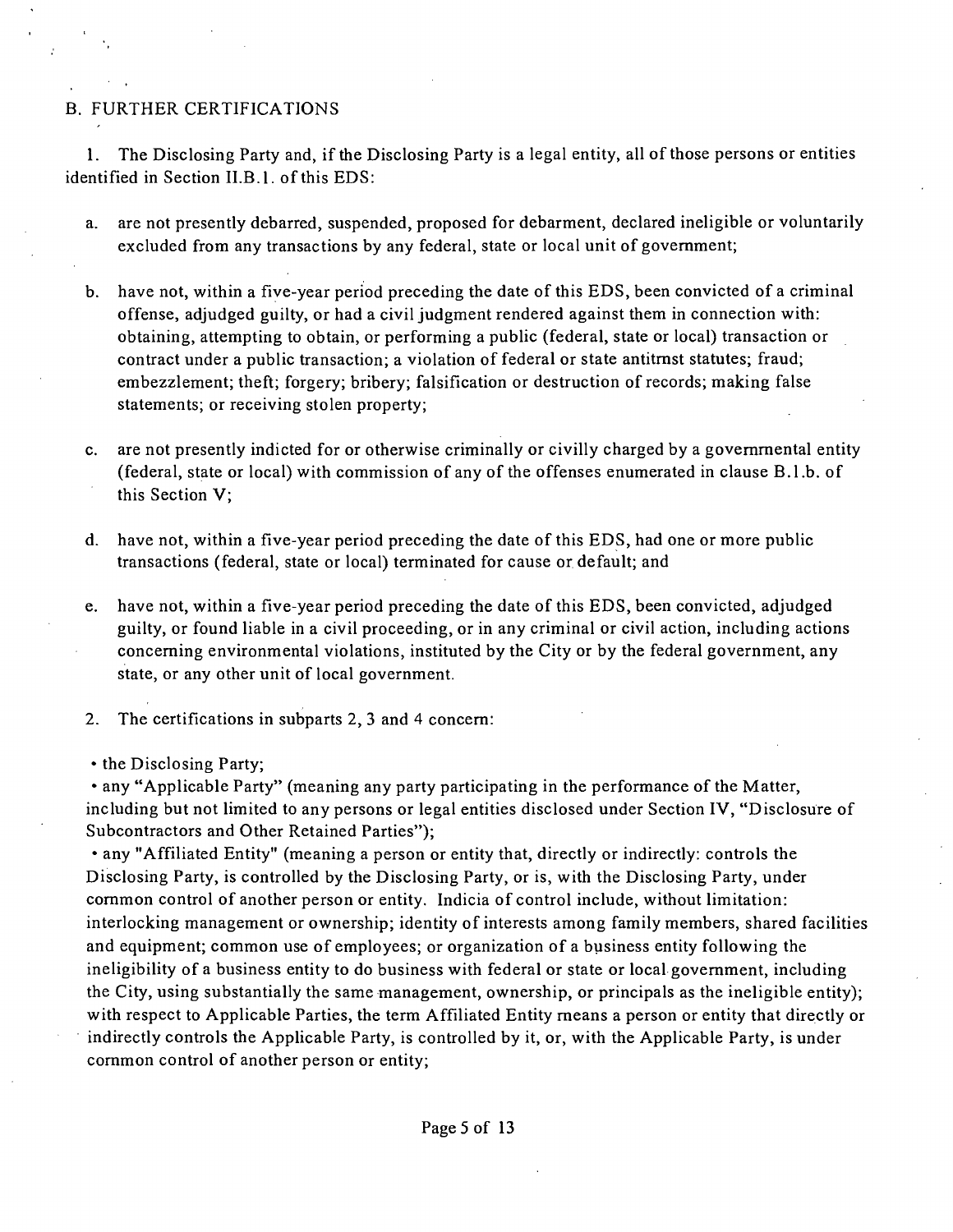• any responsible official of the Disclosing Party, any Applicable Party or any Affiliated Entity or any other official, agent or employee of the Disclosing Party, any Applicable Party or any Affiliated Entity, acting pursuant to the direction or authorization of a responsible official of the Disclosing Party, any Applicable Party or any Affiliated Entity (collectively "Agents").

Neither the Disclosing Party, nor any Applicable Party, nor any Affiliated Entity of either the Disclosing Party or any Applicable Party nor any Agents have, during the five years before the date this EDS is signed, or, with respect to an Applicable Party, an Affiliated Entity, or an Affiliated Entity of an Applicable Party during the five years before the date of such Applicable Party's or Affiliated Entity's contract or engagement in connection with the Matter:

- a. bribed or attempted to bribe, or been convicted or adjudged guilty of bribery or attempting to bribe, a public officer or employee of the City, the State of Illinois, or any agency of the federal govemment or of any state or local government in the United States of America, in that officer's or employee's official capacity;
- b. agreed or colluded with other bidders or prospective bidders, or been a party to any such agreement, or been convicted or adjudged guilty of agreement or collusion among bidders or prospective bidders, in restraint of freedom of competition by agreement to bid a fixed price or otherwise; or
- c. made an admission of such conduct described in a. or b. above that is a matter of record, but have not been prosecuted for such conduct; or
- d. violated the provisions of Municipal Code Section 2-92-610 (Living Wage Ordinance).

3. Neither the Disclosing Party, Affiliated Entity or Applicable Party, or any of their employees, officials, agents or partners, is barred from contracting with any unit of state or local government as a result of engaging in or being convicted of (1) bid-rigging in violation of 720 ILCS 5/33E-3; (2) bid-rotating in violation of 720 ILCS 5/33E-4; or (3) any similar offense of any state or of the United States of America that contains the same elements as the offense of bid-rigging or bid-rotating.

4. Neither the Disclosing Party nor any Affiliated Entity is listed on any of the following lists maintained by the Office of Foreign Assets Control of the U.S. Department of the Treasury or the Bureau of Industry and Security of the U.S. Department of Commerce or their successors: the Specially Designated Nationals List, the Denied Persons List, the Unverified List, the Entity List and the Debarred List.

5. The Disclosing Party understands and shall comply with (1) the applicable requirements of the Govemmental Ethics Ordinance of the City, Title 2, Chapter 2-156 of the Municipal Code; and (2) all the applicable provisions of Chapter 2-56 of the Municipal Code (Office of the Inspector General).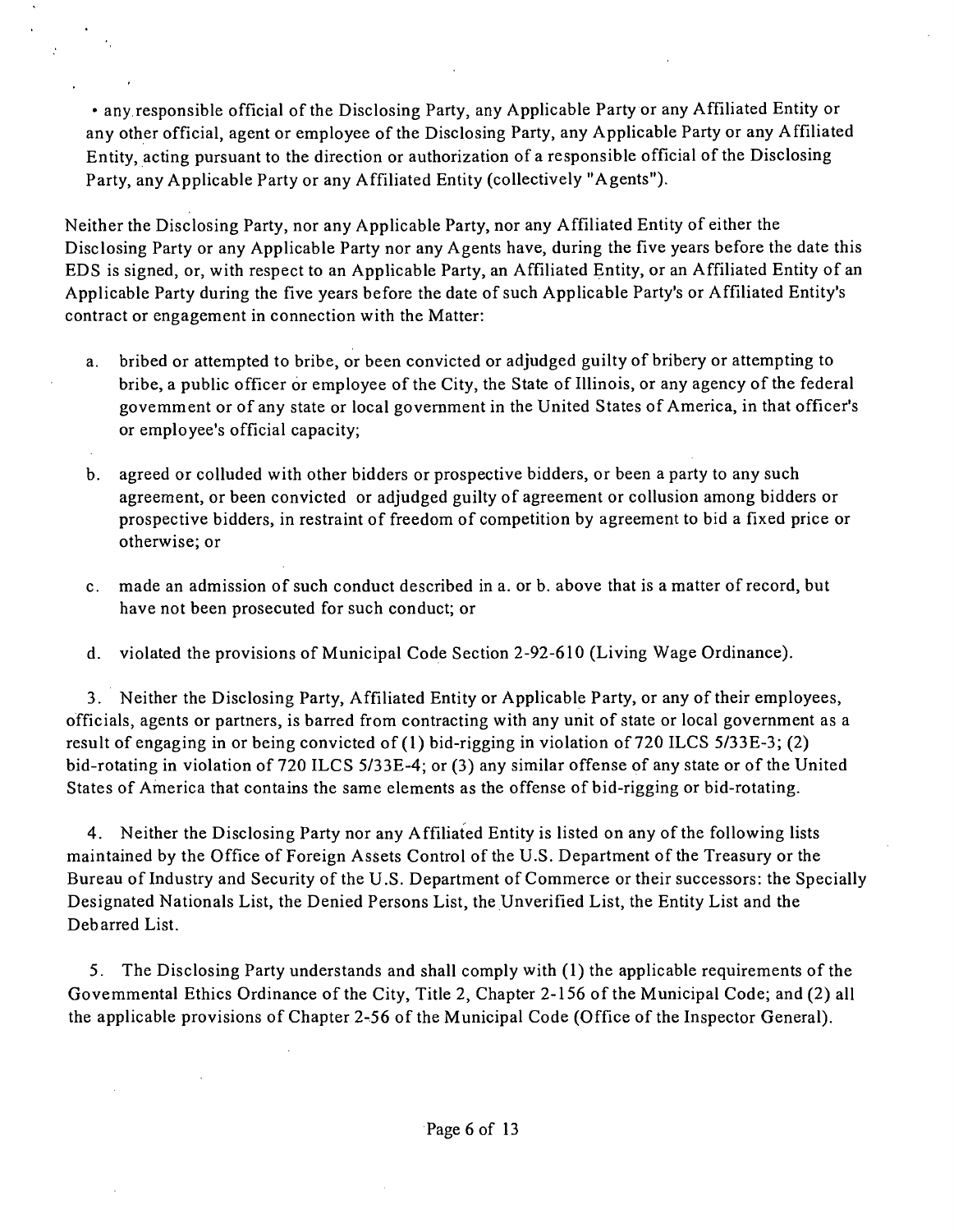6. If the Disclosing Party is unable to certify to any of the above statements in this Part B (Further Certifications), the Disclosing Party must explain below:

If the letters "NA, " the word "None," or no response appears on the lines above, it will be conclusively presumed that the Disclosing Party certified to the above statements.

# C. CERTIFICATION OF STATUS AS FINANCIAL INSTITUTION

For purposes of this Part C, under Municipal Code Section 2-32-455(b), the term "financial institution" means a bank, savings and loan association, thrift, credit union, mortgage banker, mortgage broker, tmst company, savings bank, investment bank, securities broker, municipal securities broker, securities dealer, municipal securities dealer, securities underwriter, municipal securities underwriter, investment tmst, venture capital company, bank holding company, financial services holding company, or any licensee under the Consumer Installment Loan Act, the Sales Finance Agency Act, or the Residential Mortgage Licensing Act. However, "financial institution" specifically shall not include any entity whose predominant business is the providing of tax deferred, defined contribution, pension plans to public employees in accordance with Sections 403(b) and 457 of the Intemal Revenue Code. (Additional definitions may be found in Municipal Code Section 2-32-455(b).)

# 1. CERTIFICATION

The Disclosing Party certifies that the Disclosing Party (check one)

[ ] is  $\bigvee$  is not

a "financial institution" as defined in Section 2-32-455(b) ofthe Municipal Code.

2: If the Disclosing Party IS a financial institution, then the Disclosing Party pledges:

"We are not and will not become a predatory lender as defined in Chapter 2-32 of the Municipal Code. We further pledge that none of our affiliates is, and none of them will become, a predatory lender as defined in Chapter 2-32 of the Municipal Code. We understand that becoming a predatory lender or becoming an affiliate of a predatory lender may result in the loss of the privilege of doing business with the City."

If the Disclosing Party is unable to make this pledge because it or any of its affiliates (as defined in Section 2-32-455(b) of the Municipal Code) is a predatory lender within the meaning of Chapter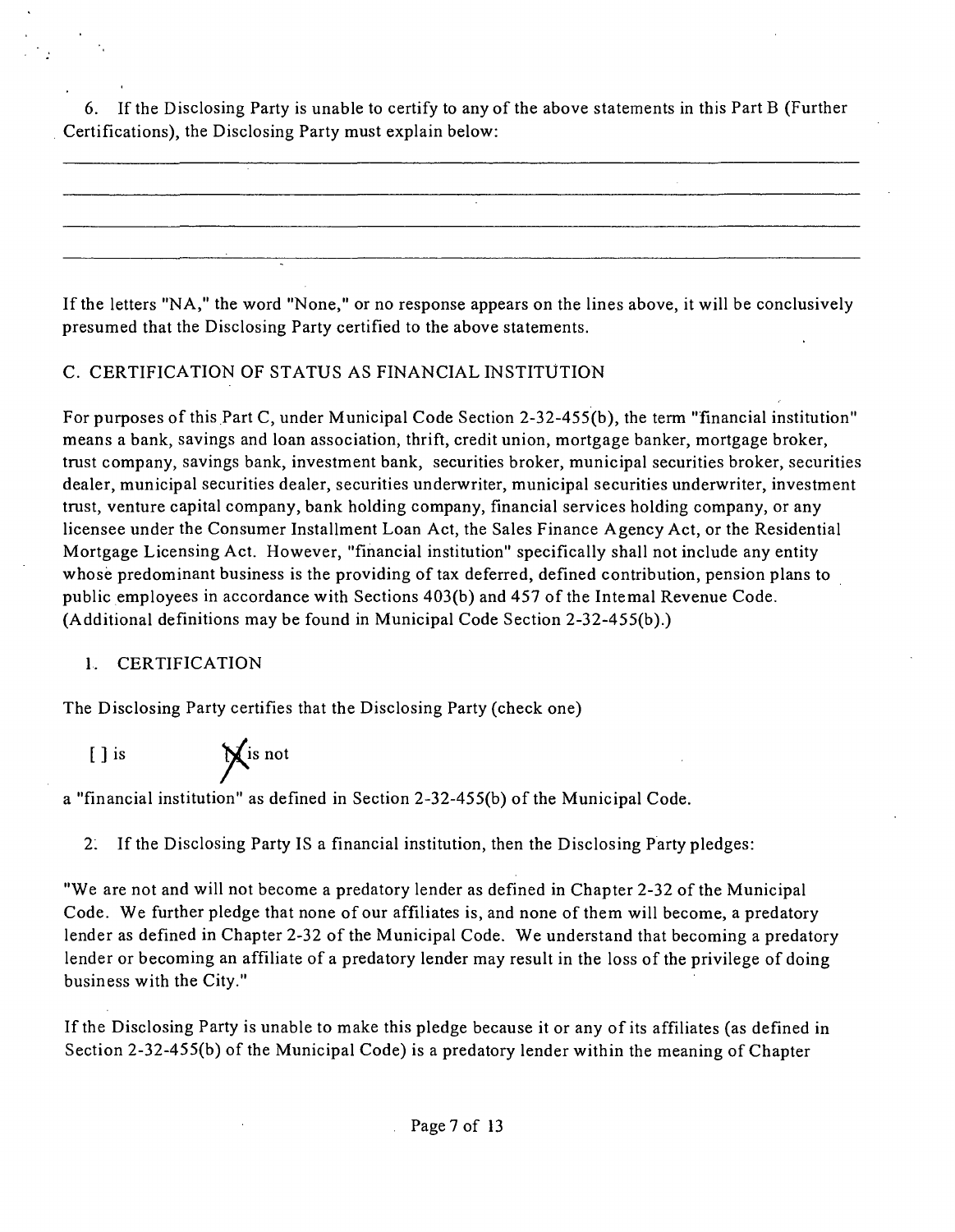2-32 of the Municipal Code, explain here (attach additional pages if necessary):

If the letters "NA, " the word "None," or no response appears on the lines above, it will be conclusively presumed that the Disclosing Party certified to the above statements.

D. CERTIFICATION REGARDING INTEREST IN CITY BUSINESS

Any words or terms that are defined in Chapter 2-156 of the Municipal Code have the same meanings when used in this Part D.

I. In accordance with Section 2-156-110 of the Municipal Code: Does any official or employee of the City have a financial interest in his or her own name or in the name of any other person or entity in the Matter?

 $[]$  Yes  $\mathcal{N}^{\text{No}}$ 

NOTE: If you checked "Yes" to Item D.L, proceed to Items D.2. and D.3. If you checked "No" to Item D.l. , proceed to Part E.

2: Unless sold pursuant to a process of competitive bidding, or otherwise permitted, no City elected official or employee shall have a financial interest in his or her own name or in the name of any other person or entity in the purchase of any property that (i) belongs to the City, or (ii) is sold for taxes or assessments, or (iii) is sold by virtue of legal process at the suit of the City (collectively, "City Property Sale"). Compensation for property taken pursuant to the City's eminent domain power does not constitute a financial interest within the meaning of this Part D.

Does the Matter involve a City Property Sale?

*[]Yes pi^o* 

3. If you checked "Yes" to Item D.L , provide the names and business addresses of the City officials or employees having such interest and identify the nature of such interest:

| Name | <b>Business Address</b> | Nature of Interest |
|------|-------------------------|--------------------|
|      |                         |                    |
|      |                         |                    |

4. The Disclosing Party further certifies that no prohibited financial interest in the Matter will be acquired by any City official or employee.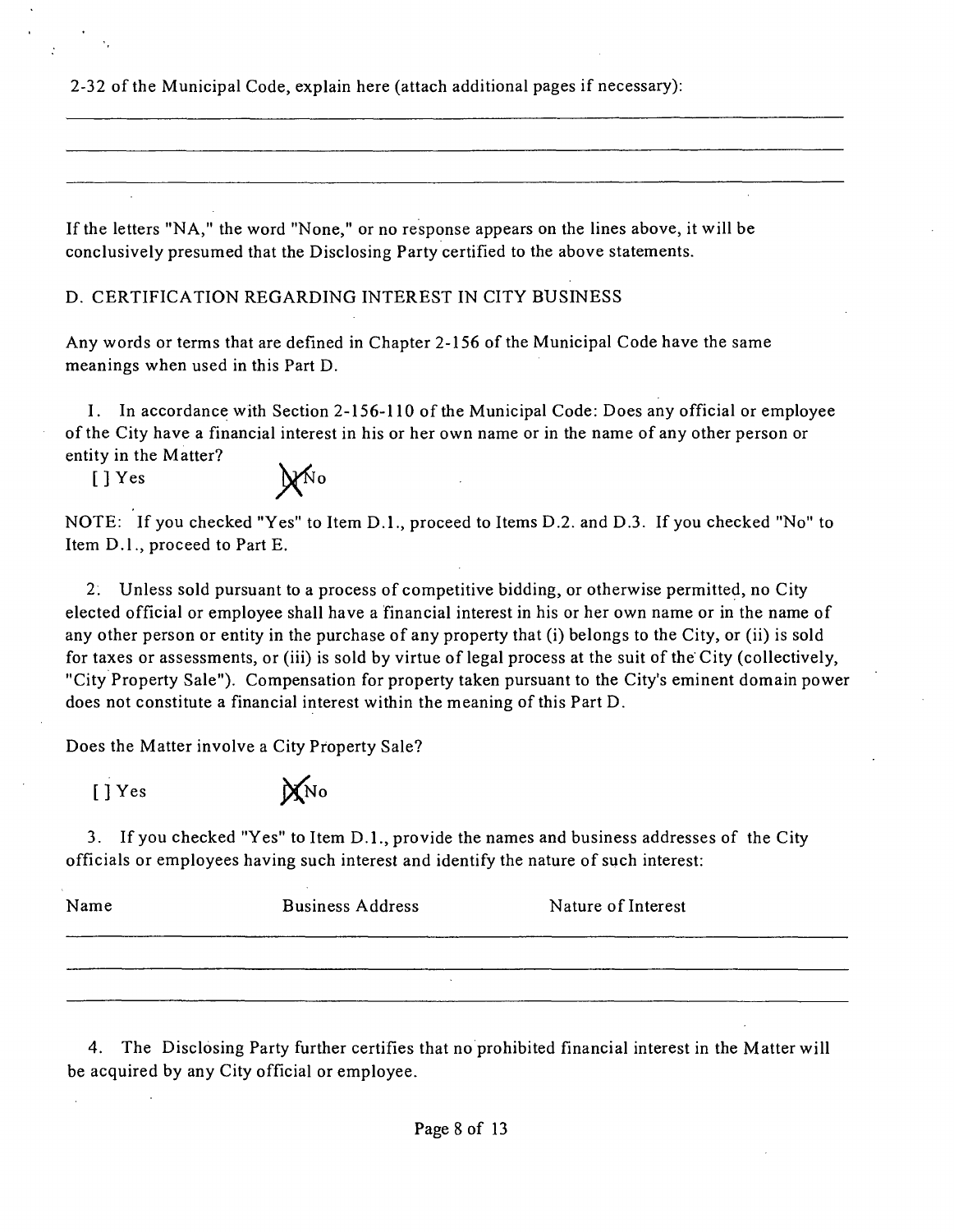# E. CERTIFICATION REGARDING SLAVERY ERA BUSINESS

The Disclosing Party has searched any and all records of the Disclosing Party and any and all predecessor entities for records of investments or profits from slavery, the slave industry, or slaveholder insurance policies from the slavery era (including insurance policies issued to slaveholders that provided coverage for damage to or injury or death of their slaves) and has disclosed in this EDS any and all such records to the City. In addition, the Disclosing Party must disclose the names of any and all slaves or slaveholders described in those records. Failure to comply with these disclosure requirements may make the Matter to which this EDS pertains voidable by the City.

Please check either I. or 2. below. If the Disclosing Party checks 2., the Disclosing Party must disclose below or in an attachment to this EDS all requisite information as set forth in that paragraph 2.

 $\sum$ 1. The Disclosing Party verifies that (a) the Disclosing Party has searched any and all records of the Disclosing Party and any and all predecessor entities for records of investments or profits from slavery, the slave industry, or slaveholder insurance policies, and (b) the Disclosing Party has found no records of investments or profits from slavery, the slave industry, or slaveholder insurance policies and no records of names of any slaves or slaveholders.

2. The Disclosing Party verifies that, as a result of conducting the search in step 1(a) above, the Disclosing Party has found records relating to investments or profits from slavery, the slave industry, or slaveholder insurance policies and/or the names of any slaves or slaveholders. The Disclosing Party verifies that the following constitutes full disclosure of all such records:

# **SECTION VI ~ CERTIFICATIONS FOR FEDERALLY-FUNDED MATTERS**

NOTE: If the Matter is federally funded, complete this Section VI. If the Matter is not federally funded, proceed to Section VII.

# A. CERTIFICATION REGARDING LOBBYING

1. List below the names of all persons or entities registered under the federal Lobbying Disclosure Act of 1995 who have made lobbying contacts on behalf of the Disclosing Party with respect to the Matter: (Begin list here, add sheets as necessary):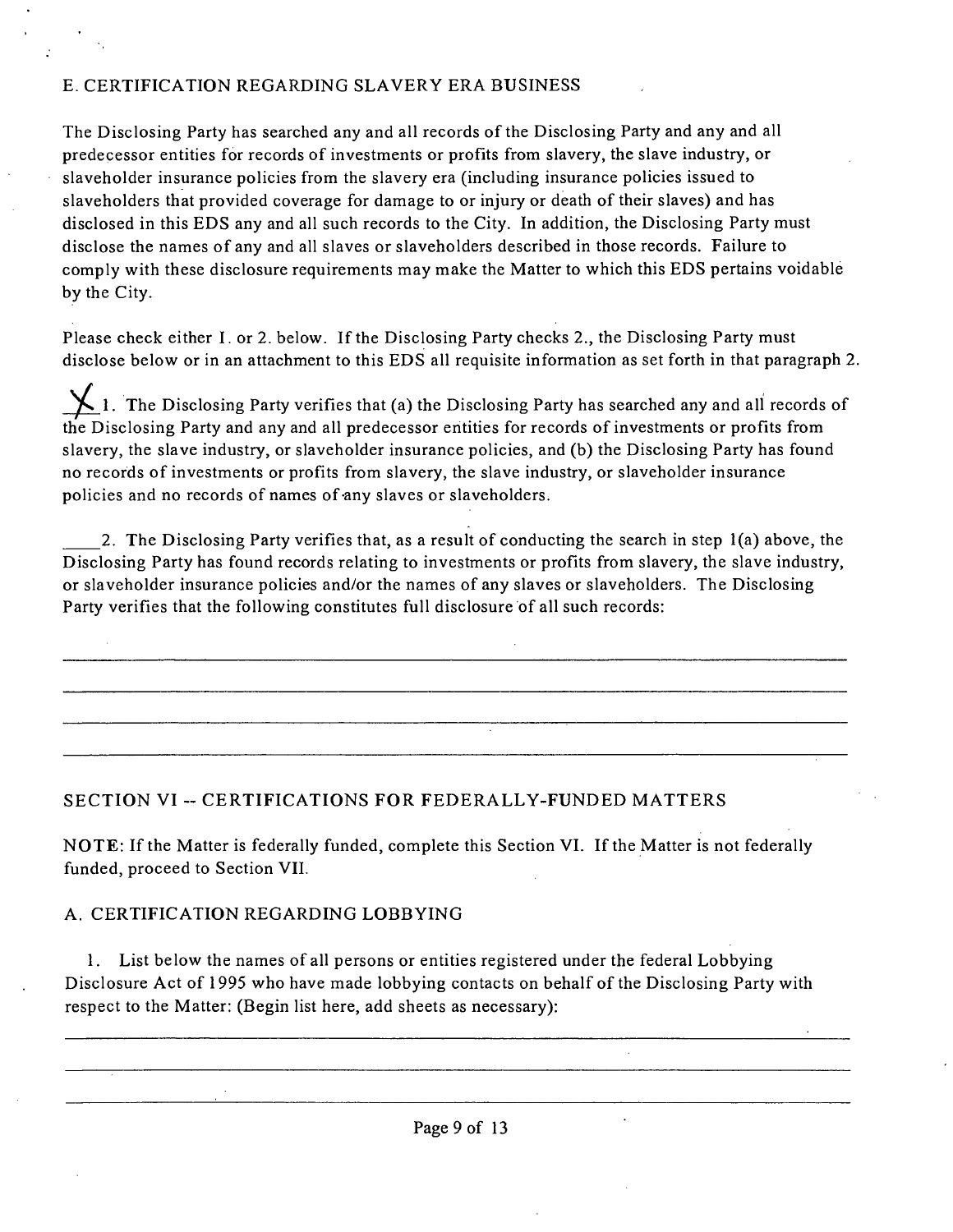(If no explanation appears or begins on the lines above, or if the letters "NA" or if the word "None" appear, it will be conclusively presumed that the Disclosing Party means that NO persons or entities registered under the Lobbying Disclosure Act of 1995 have made lobbying contacts on behalf of the Disclosing Party with respect to the Matter.)

2. The Disclosing Party has not spent and will not expend any federally appropriated funds to pay any person or entity listed in Paragraph A.l . above for his or her lobbying activities or to pay any person or entity to influence or attempt to influence an officer or employee of any agency, as defined by applicable federal law, a member of Congress, an officer or employee of Congress, or an employee of a member of Congress, in connection with the award of any federally funded contract, making any federally funded grant or loan, entering into any cooperative agreement, or to extend, continue, renew, amend, or modify any federally funded contract, grant, loan, or cooperative agreement.

3. The Disclosing Party will submit an updated certification at the end of each calendar quarter in which there occurs any event that materially affects the accuracy of the statements and information set forth in paragraphs A.1. and A.2. above.

If the Matter is federally funded and any funds other than federally appropriated funds have been or will be paid to any person or entity for influencing or attempting to influence an officer or employee of any agency (as defined by applicable federal law), a member of Congress, an officer or employee of Congress, or an employee of a member of Congress in connection with the Matter, the Disclosing Party must complete and submit Standard Form-LLL, "Disclosure Form to Report Lobbying," in accordance with its instmctions. The form may be obtained online from the federal Office of Management and Budget (OMB) web site at http://www.whitehouse.gov/omb/grants/sflllin.pdf, linked on the page http://www.whitehouse.gov/omb/grants/grants forms.html.

4. The Disclosing Party certifies that either: (i) it is not an organization described in section 501(c)(4) of the Intemal Revenue Code of 1986; or (ii) it is an organization described in section 501(c)(4) of the Internal Revenue Code of 1986 but has not engaged and will not engage in "Lobbying Activities".

5. If the Disclosing Party is the Applicant, the Disclosing Party must obtain certifications equal in form and substance to paragraphs A.1, through A.4, above from all subcontractors before it awards any subcontract and the Disclosing Party must maintain all such subcontractors' certifications for the duration of the Matter and must make such certifications promptly available to the City upon request.

#### B. CERTIFICATION REGARDING EQUAL EMPLOYMENT OPPORTUNITY

If the Matter is federally funded, federal regulations require the Applicant and all proposed subcontractors to submit the following information with their bids or in writing at the outset of negotiations.

 $\epsilon$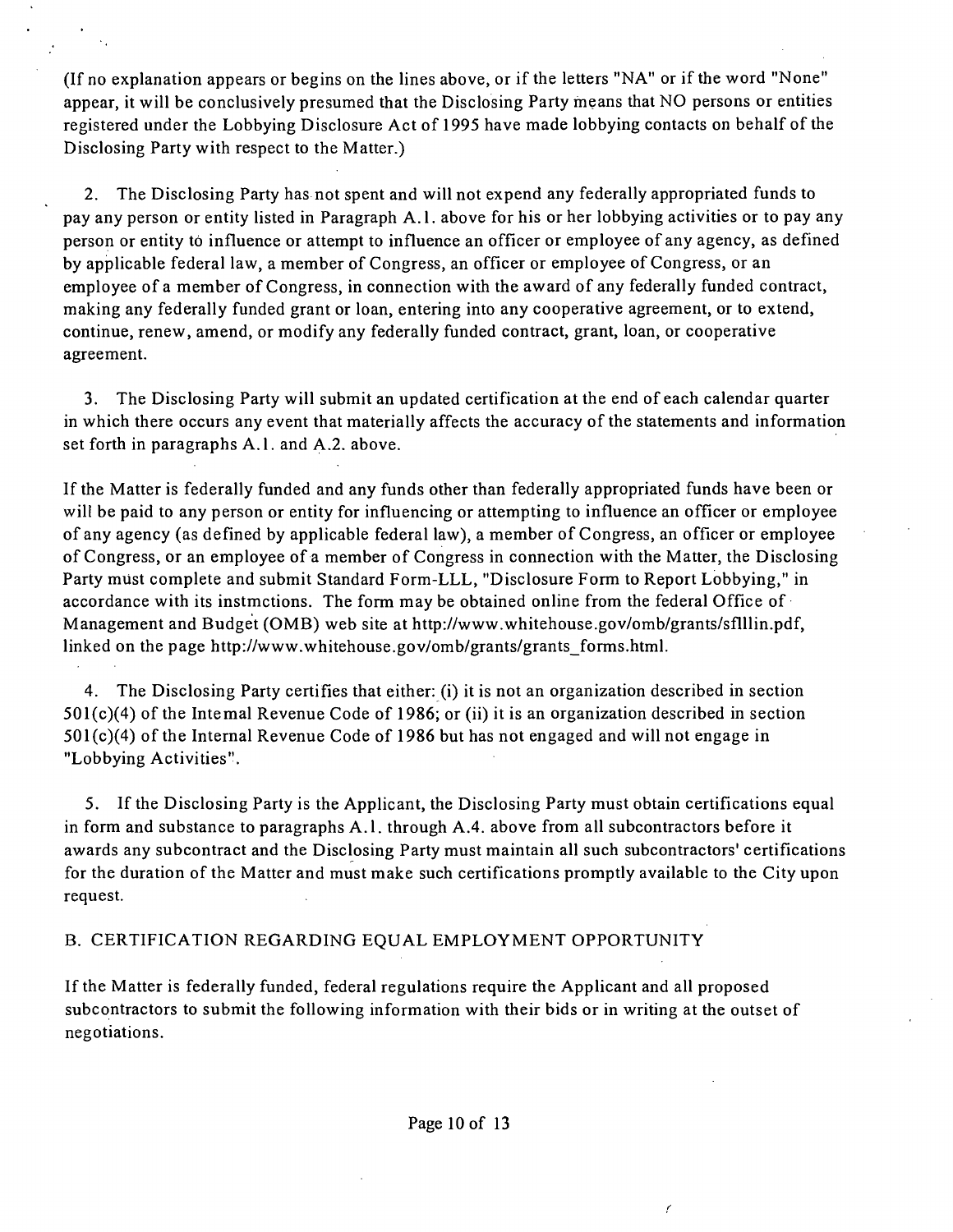Is the Disclosing Party the Applicant?

 $[$  | Yes  $[$  | No

If "Yes," answer the three questions below:

1. Have you developed and do you have on file affirmative action programs pursuant to applicable federal regulations? (See 41 CFR Part 60-2.)

 $[$   $]$  Yes  $[$   $]$  No

2. Have you filed with the Joint Reporting Committee, the Director of the Office of Federal Contract Compliance Programs, or the Equal Employment Opportunity Commission all reports due under the applicable filing requirements?

 $[$   $]$   $Y$ es  $[$   $]$   $N$ o

3. Have you participated in any previous contracts or subcontracts subject to the equal opportunity clause?

 $[$  | Yes  $[$  | No

If you checked "No" to question 1. or 2. above, please provide an explanation:

SECTION VII -- ACKNOWLEDGMENTS, CONTRACT INCORPORATION, COMPLIANCE, PENALTIES, DISCLOSURE

The Disclosing Party understands and agrees that:

A . By completing and filing this EDS, the Disclosing Party acknowledges and agrees, on behalf of itself and the persons or entities named in this EDS, that the City may investigate the creditworthiness of some or all of the persons or entities named in this EDS.

B. The certifications, disclosures, and acknowledgments contained in this EDS will become part of any contract or other agreement between the Applicant and the City in connection with the Matter, whether procurement. City assistance, or other City action, and are material inducements to the City's execution of any contract or taking other action with respect to the Matter. The Disclosing Party understands that it must comply with all statutes, ordinances, and regulations on which this EDS is based.

C. The City's Govemmental Ethics and Campaign Financing Ordinances, Chapters 2-156 and 2-164 of the Municipal Code, impose certain duties and obligations on persons or entities seeking City contracts, work, business, or transactions. The full text of these ordinances and a training program is available on line at www.citvofchicago.org/Ethics, and may also be obtained from the City's Board of Ethics, 740 N. Sedgwick St., Suite 500, Chicago, IL 60610, (312) 744-9660. The Disclosing Party must comply fully with the applicable ordinances.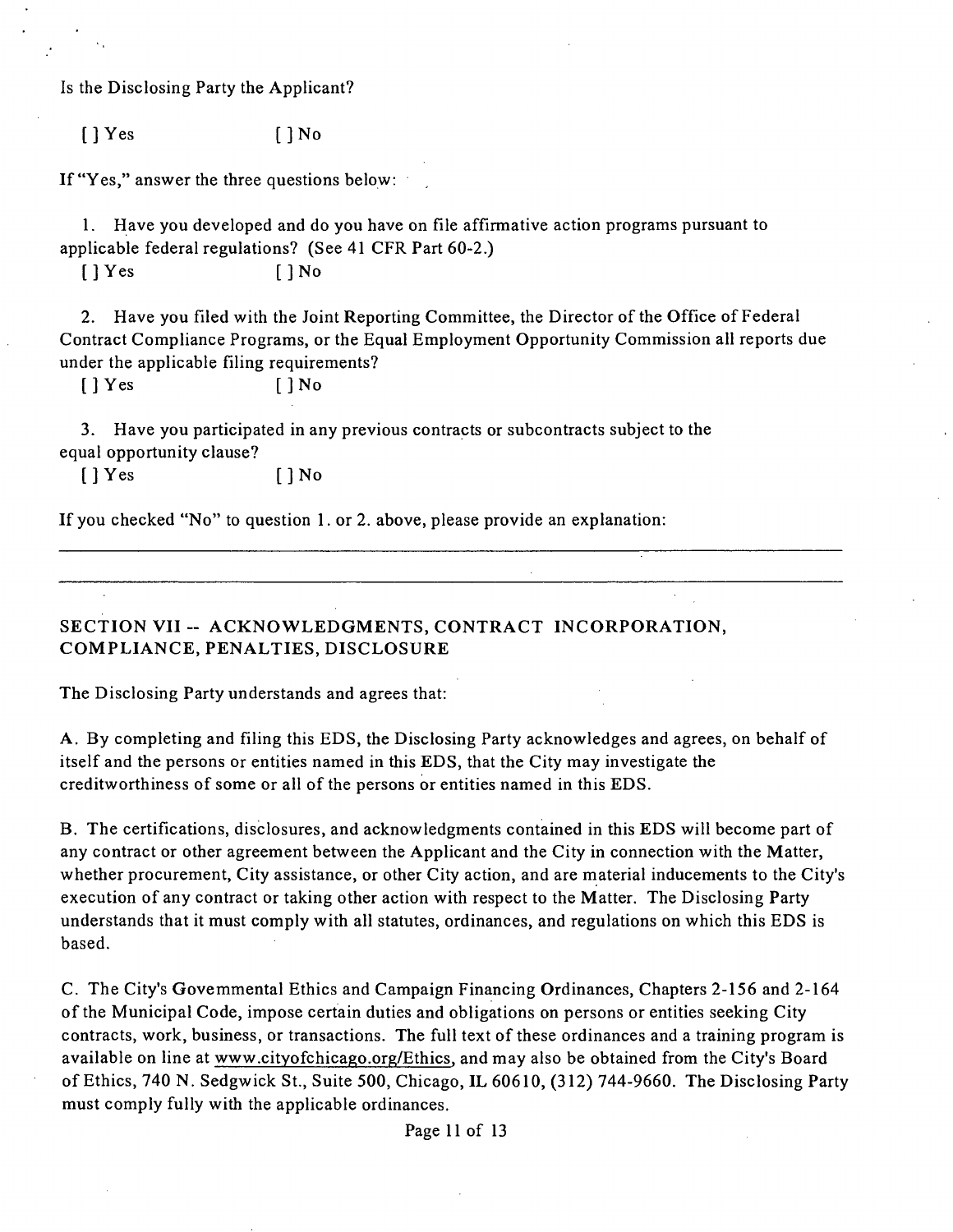D. If the City determines that any information provided in this EDS is false, incomplete or inaccurate, any contract or other agreement in connection with which it is submitted may be rescinded or be void or voidable, and the City may pursue any remedies under the contract or agreement (if not rescinded, void or voidable), at law, or in equity, including terminating the Disclosing Party's participation in the Matter and/or declining to allow the Disclosing Party to participate in other transactions with the City. Remedies at law for a false statement of material fact may include incarceration and an award to the City of treble damages.

E. It is the City's policy to make this document available to the public on its Intemet site and/or upon request. Some or all of the information provided on this EDS and any attachments to this EDS may be made available to the public on the Internet, in response to a Freedom of Information Act request, or otherwise. By completing and signing this EDS, the Disclosing Party waives and releases any possible rights or claims which it may have against the City in connection with the public release of information contained in this EDS and also authorizes the City to verify the accuracy of any information submitted in this EDS.

F. The information provided in this EDS must be kept current. In the event of changes, the Disclosing Party must supplement this EDS up to the time the City takes action on the Matter. If the Matter is a contract being handled by the City's Department of Procurement Services, the Disclosing Party must update this EDS as the contract requires.

The Disclosing Party represents and warrants that;

G. The Disclosing Party has not withheld or reserved any disclosures as to economic interests in the Disclosing Party, or as to the Matter, or any information, data or plan as to the intended use or purpose for which the Applicant seeks City Council or other City agency action.

For purposes of the certifications in H.l . and H.2. below, the term "affiliate" means any person or entity that, directly or indirectly: controls the Disclosing Party, is controlled by the Disclosing Party, or is, with the Disclosing Party, under common control of another person or entity. Indicia of control include, without limitation: interlocking management or ownership; identity of interests among family members; shared facilities and equipment; common use of employees; or organization of a business entity following the ineligibility of a business entity to do business with the federal government or a state or local government, including the City, using substantially the same management, ownership, or principals as the ineligible entity.

H.1. The Disclosing Party is not delinquent in the payment of any tax administered by the Illinois Department of Revenue, nor are the Disclosing Party or its affiliates delinquent in paying any fine, fee, tax or other charge owed to the City. This includes, but is not limited to, all water charges, sewer charges, license fees, parking tickets, property taxes or sales taxes.

H.2 If the Disclosing Party is the Applicant, the Disclosing Party and its affiliates will not use, nor permit their subcontractors to use, any facility on the U.S. EPA's List of Violating Facilities in connection with the Matter for the duration of time that such facility remains on the list.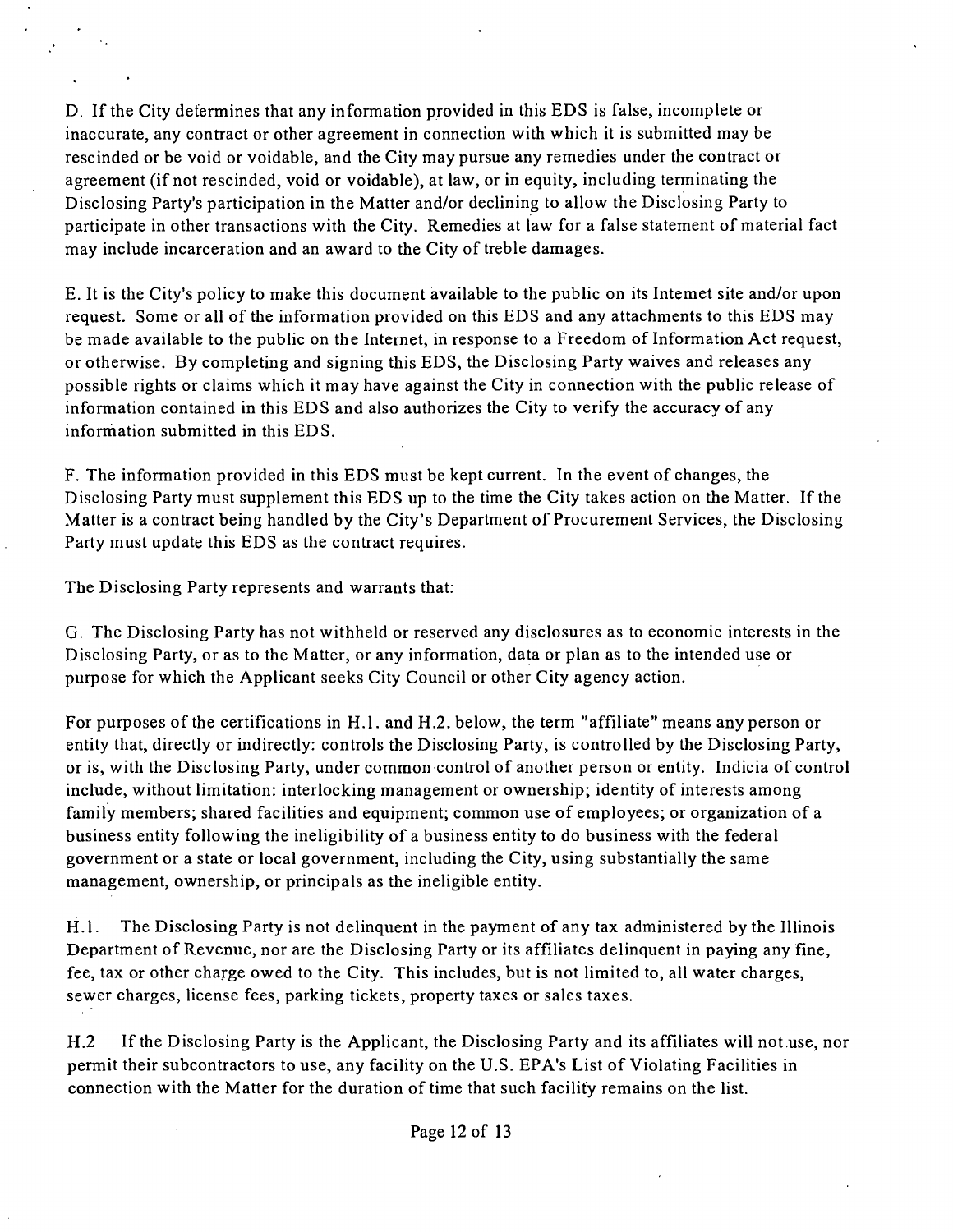H.3 If the Disclosing Party is the Applicant, the Disclosing Party will obtain from any contractors/subcontractors hired or to be hired in connection with the Matter certifications equal in form and substance to those in H.l . and H.2. above and will not, without the prior written consent of the City, use any such contractor/subcontractor that does not provide such certifications or that the Disclosing Party has reason to believe has not provided or cannot provide tmthful certifications.

NOTE: If the Disclosing Party cannot certify as to any of the items in H.1., H.2. or H.3. above, an explanatory statement must be attached to this EDS.

#### **CERTIFICATION**

Under penalty of perjury, the person signing below: (1) warrants that he/she is authorized to execute this EDS on behalf of the Disclosing Party, and (2) warrants that all certifications and statements contained in this EDS are tme, accurate and complete as of the date fumished to the City.

TERRADIN (NVESTMENTS, LLC

By:

Date:  $G(21)$ 

(sign here)

(Print or type name of person signing)

*\_JllAMMM.* 

(Print or type titie of person signing)

| Signed and sworn to before me on (date) $6 2 $                                           | $m$ $\mp$ $ e_{i}$ shman<br>David<br>ПЮ<br>by |
|------------------------------------------------------------------------------------------|-----------------------------------------------|
| County,<br>at                                                                            | (state).                                      |
| $\sim$<br>AGINĖSZKA T PLECKA                                                             | Notary Public.                                |
| $rac{\text{SEAL}}{\text{SEM}}$<br><b>MARCH 11, 2012</b><br>Commission expires misturizes |                                               |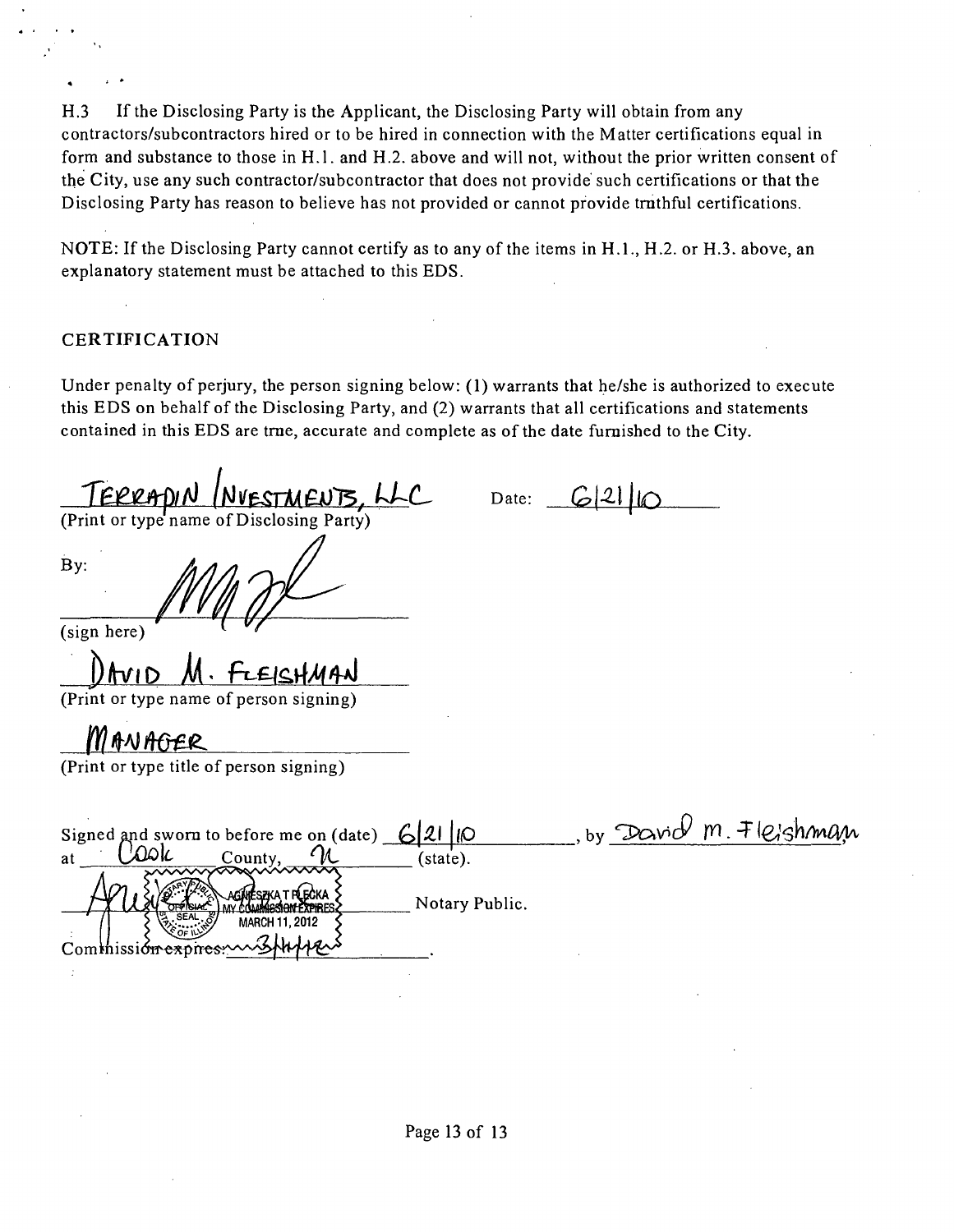#### **CITY OF CHICAGO ECONOMIC DISCLOSURE STATEMENT AND AFFIDAVIT APPENDIX A**

#### **FAMILIAL RELATIONSHIPS WITH ELECTED CITY OFFICIALS AND DEPARTMENT HEADS**

**This Appendix is to be completed only by (a) the Applicant, and (b) any legal entity which has a direct ownership interest in the Applicant exceeding 7.5 percent. It is not to be completed by any legal entity which has only an indirect ownership interest in the Applicant.** 

Under Municipal Code Section 2-154-015, the Disclosing Party must disclose whether such Disclosing Party or any "Applicable Party" or any Spouse or Domestic Partner thereof currently has a "familial relationship" with any elected city official or department head. A "familial relationship" exists if, as of the date this EDS is signed, the Disciosing Party or any "Applicable Party" or any Spouse or Domestic Partner thereof is related, by blood or adoption, to the mayor, any alderman, the city clerk, the city treasurer or any city department head as parent, child, brother or sister,' aunt or uncle, niece or nephew, grandparent, grandchild, father-in-law, mother-in-law, son-in-law, daughter-in-law, stepfather or stepmother, stepson or stepdaughter, stepbrother or stepsister or half-brother or half-sister.

"Applicable Party" means (1) all corporate officers of the Disclosing Party, if the Disclosing Party is a corporation; all partners of the Disclosing Party, if the Disclosing Party is a general partnership; all general partners and limited partners ofthe Disclosing Party, if the Disclosing Party is a limited partnership; all managers, managing members and members of the Disclosing Party, if the Disclosing Party is a limited liability company; (2) all principal officers of the Disclosing Party; and (3) any person having more than a 7.5 percent ownership interest in the Disclosing Party. "Principal officers" means the president, chief operating officer, executive director, chief financial officer, treasurer or secretary of a legal entity or any person exercising similar authority.

Does the Disclosing Party or any "Applicable Party" or any Spouse or Domestic Partner thereof currently have a "familial relationship" with ah elected city official or department head?

D Yes """^ 0

If yes, please identify below  $(1)$  the name and titie of such person,  $(2)$  the name of the legal entity to which such person is connected; (3) the name and titie of the elected city official or department head to whom such person has a familial relationship, and (4) the precise nature of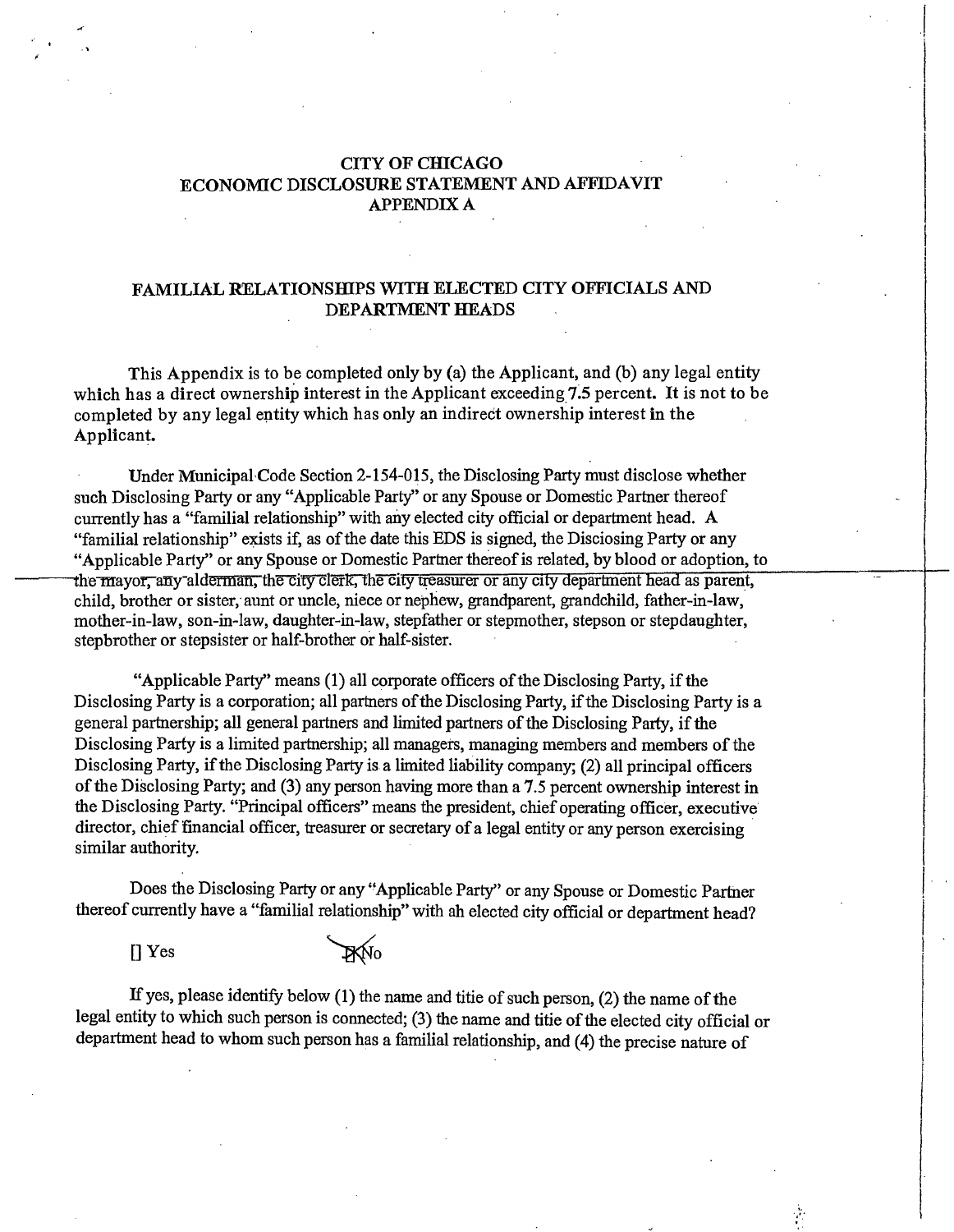such familial relationship.

#### **CERTIFICATION**

Under penalty of perjury, the person signing below: (1) warrants that he/she is authorized to execute this EDS on behalf of the Disclosing Party, and (2) warrants that all certifications and statements contained in this EDS are tme, accurate and complete as of the date fumished to the City.

 $\frac{\bigcap A \vee i \bigcap F \cup E \cup S \Downarrow \emptyset \wedge A \wedge I}{(Print or type name of Disclosing Party)}$ 

Date:  $G(22||O)$ 

By:

(Sign here)

DOWICL FICIShman<br>(Print or type name of person signing)

MOMOPER of LLC Applicaut

 $6|22|0$ by David Fleishman Signed and swom to before me on (date)  $\frac{1}{\sqrt{2\delta\mu}}$ County, Notary Public. AGNIESZKA T PLECKA MY COMMISSION EXPIRES MARCH 11, 2012 Commission expires: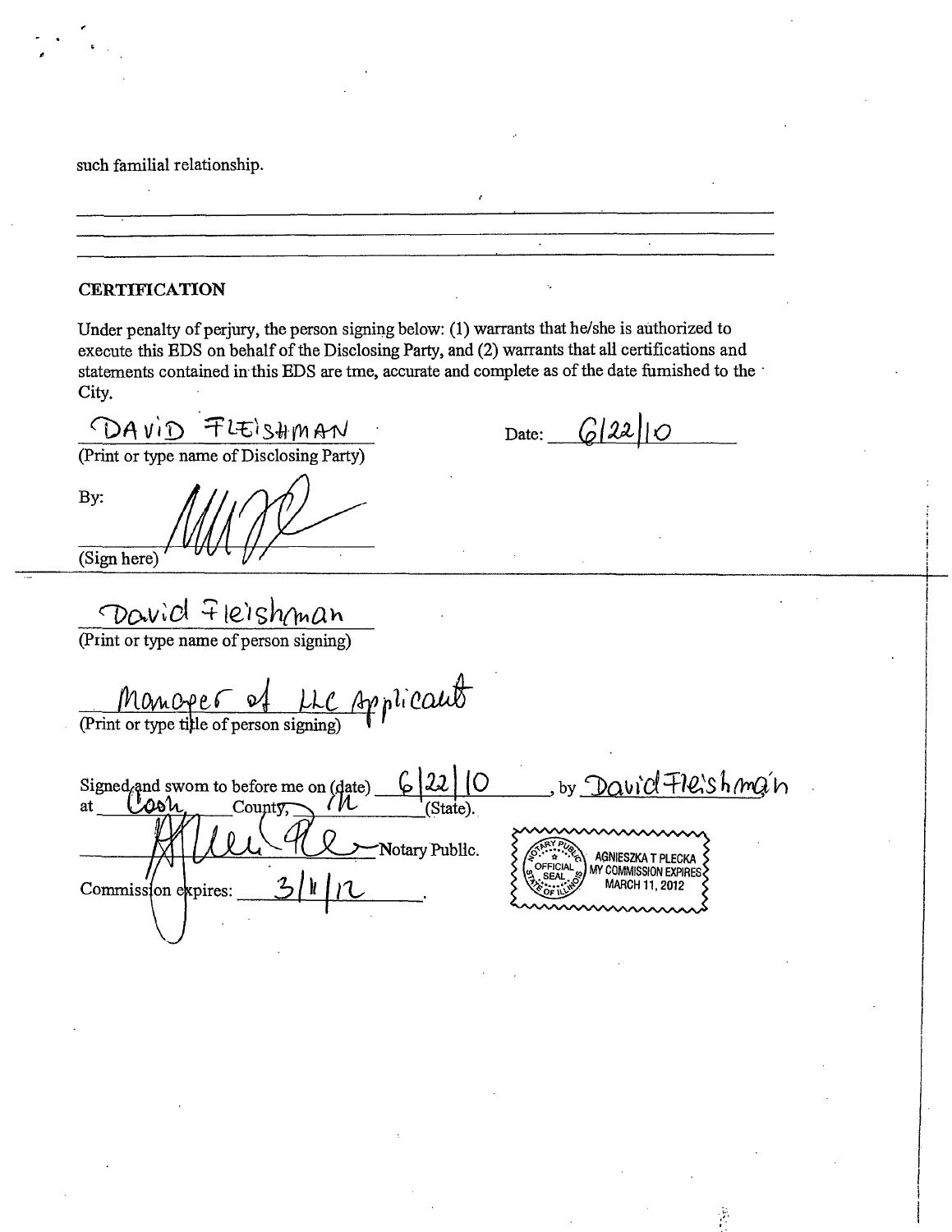# CITY OF CHICAGO ECONOMIC DISCLOSURE STATEMENT AND AFFIDAVIT

| SECTION I -- GENERAL INFORMATION                                                                                                                                                                                                     |
|--------------------------------------------------------------------------------------------------------------------------------------------------------------------------------------------------------------------------------------|
| A. Legal name of Disclosing Party submitting this EDS. Include d/b/a/ if applicable:                                                                                                                                                 |
| $\lambda$ AviD M. FLEISHMAN                                                                                                                                                                                                          |
| Check ONE of the following three boxes:                                                                                                                                                                                              |
| Indicate whether Disclosing Party submitting this EDS is:<br>1. $\lceil \cdot \rceil$ the Applicant<br>OR                                                                                                                            |
| 2. $\mathbb{A}$ a legal entity holding a direct or indirect interest in the Applicant. State the legal name of the<br>Applicant in which Disclosing Party holds an interest: EREAPIN INVESTMENTS, LLC<br>(ma n a q e r)<br><b>OR</b> |
| 3. [] a specified legal entity with a right of control (see Section II.B.1.b.) State the legal name of                                                                                                                               |
| $71$ $B.$ WASHINGTON S. S. T. 115<br>B. Business address of Disclosing Party:                                                                                                                                                        |
| CHICAGO 1 60602                                                                                                                                                                                                                      |
| C. Telephone: $3/2$ $3/6$ $1770$ Fax: Email: Email:                                                                                                                                                                                  |
| D. Name of contact person: $\overline{DAVID}$ m. Fleis $HMAN$                                                                                                                                                                        |
| E. Federal Employer Identification No. (if you have one): $N/A$                                                                                                                                                                      |
| F. Brief description of contract, transaction or other undertaking (referred to below as the "Matter") to<br>which this EDS pertains. (Include project number and location of property, if applicable):                              |
| ZONING CHANGE AT 6543 S. NOODLANN                                                                                                                                                                                                    |
| G. Which City agency or department is requesting this EDS? Depl. of 2000 no                                                                                                                                                          |
| If the Matter is a contract being handled by the City's Department of Procurement Services, please<br>complete the following:                                                                                                        |
| N(A)<br>Specification # $N \mid \beta$<br>$\frac{1}{2}$ and Contract #                                                                                                                                                               |
|                                                                                                                                                                                                                                      |
| Ver. 11-01-05<br>Page 1 of 13                                                                                                                                                                                                        |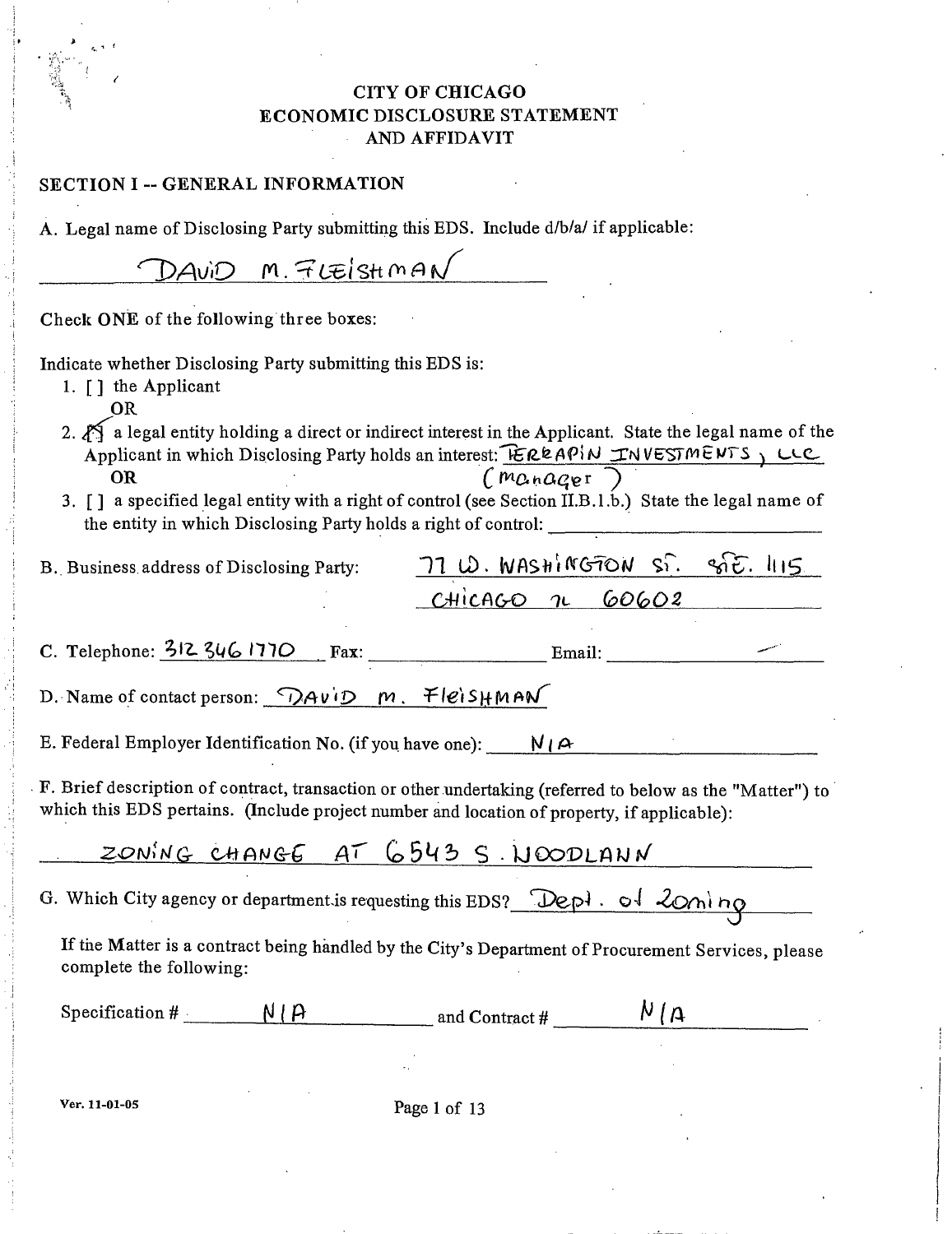# SEC@TON H -- DISCLOSURE OF OWNERSHIP INTERESTS

# A. NATURE OF DISCLOSING PARTY

 $\hat{C}$ 

| 1. Indicate the nature of the Disclosing Party:              |          |                                                                                                                                                                                                                                                                                                                             |
|--------------------------------------------------------------|----------|-----------------------------------------------------------------------------------------------------------------------------------------------------------------------------------------------------------------------------------------------------------------------------------------------------------------------------|
| <b>X</b> Person                                              |          | [] Limited liability company*                                                                                                                                                                                                                                                                                               |
| [] Publicly registered business corporation                  |          | Limited liability partnership*                                                                                                                                                                                                                                                                                              |
| [] Privately held business corporation                       |          | Joint venture*                                                                                                                                                                                                                                                                                                              |
| Sole proprietorship                                          |          | [] Not-for-profit corporation                                                                                                                                                                                                                                                                                               |
| General partnership*<br>$\Box$                               |          | (Is the not-for-profit corporation also a $501(c)(3)$ )?<br>$[$   No<br>$[$   $Y$ es                                                                                                                                                                                                                                        |
| Limited partnership*                                         |          | $\lceil \cdot \rceil$ Other (please specify)                                                                                                                                                                                                                                                                                |
| Trust<br>LT.                                                 |          |                                                                                                                                                                                                                                                                                                                             |
| * Note B.1.b below.                                          |          |                                                                                                                                                                                                                                                                                                                             |
| 2.                                                           |          | For legal entities, the state (or foreign country) of incorporation or organization, if applicable:                                                                                                                                                                                                                         |
|                                                              | N/R      |                                                                                                                                                                                                                                                                                                                             |
| 3.<br>business in the State of Iliinois as a foreign entity? |          | For legal entities not organized in the State of Illinois: Has the organization registered to do                                                                                                                                                                                                                            |
| $\lceil$   Yes                                               | $[$   No | KIN/A                                                                                                                                                                                                                                                                                                                       |
| B. IF THE DISCLOSING PARTY IS A LEGAL ENTITY:                |          |                                                                                                                                                                                                                                                                                                                             |
| 1.a.<br>titleholder(s).                                      |          | List below the full names and titles of all executive officers and all directors of the entity.<br>For not-for-profit corporations, also list below all members, if any, which are legal entities. If there are<br>no such members, write "no members." For trusts, estates or other similar entities, list below the legal |
| Name<br>N                                                    |          | Titie                                                                                                                                                                                                                                                                                                                       |

1 .b. If you checked "General partnership," "Limited partnership," "Limited liability company," "Limited liability partnership" or "Joint venture" in response to Item A.1. above (Nature of Disclosing Party), list below the name and titie of each general partner, managing member, manager or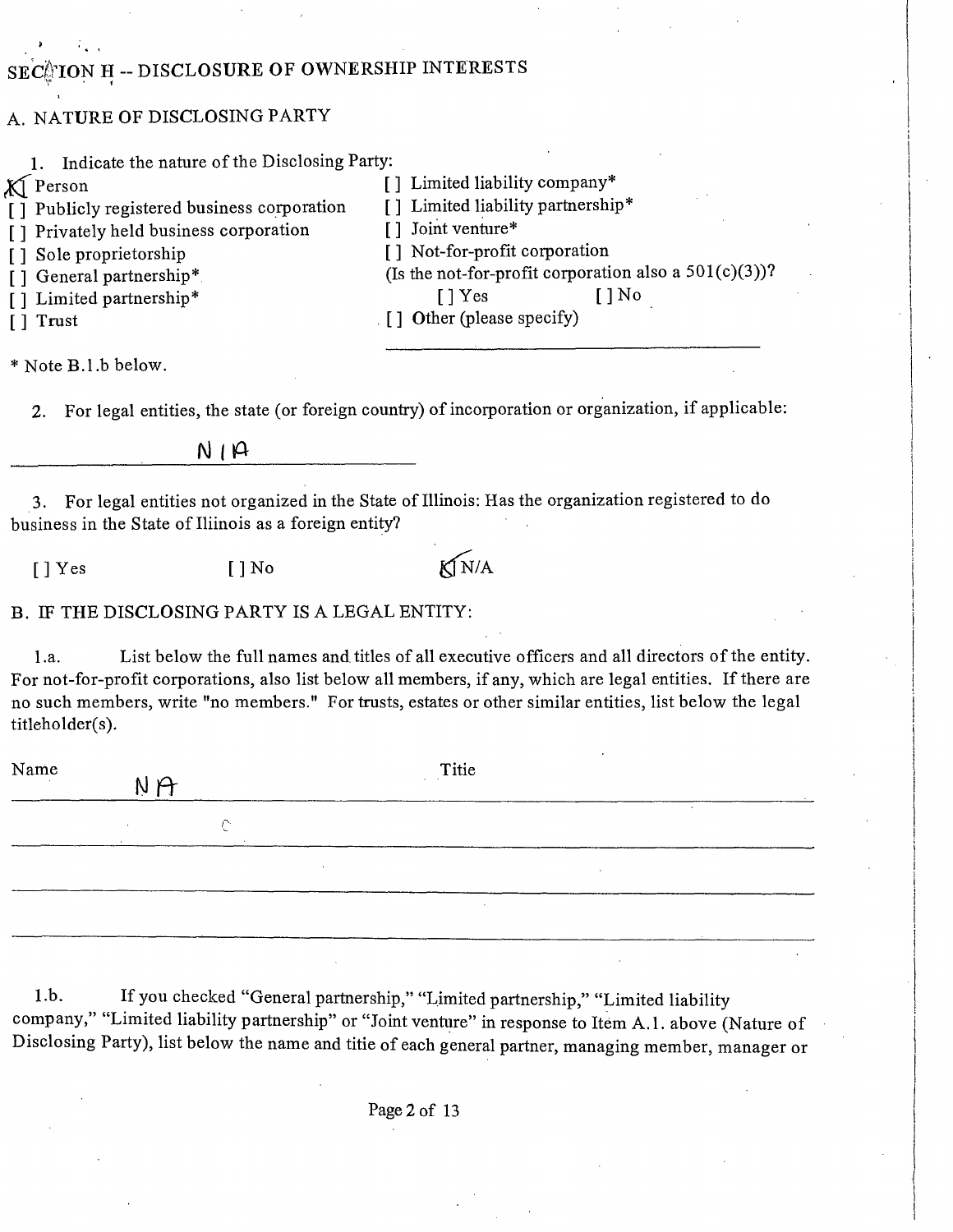any other person or entity that controls the day-to-day management of the Disclosing Party. NOTE: Each legal entity listed below must submit an EDS on its own behalf

| Name | Titie |  |  |  |
|------|-------|--|--|--|
|      | NA    |  |  |  |
|      |       |  |  |  |

2. Please provide the following information concerning each person or entity having a direct or indirect beneficial interest (including ownership) in excess of 7.5% of the Disclosing Party. Examples of such an interest include shares in a corporation, partnership interest in a partnership or joint venture, interest of a member or manager in a limited liability company, or interest of a beneficiary of a trust, • estate or other similar entity. If none, state "None." NOTE: Pursuant to Section 2-154-030 of the Municipal Code of Chicago ("Municipal Code"), the City may require any such additional information from any applicant which is reasonably intended to achieve full disclosure.

| Name | <b>Business Address</b> | Percentage Interest in the<br>Disclosing Party |  |
|------|-------------------------|------------------------------------------------|--|
|      |                         |                                                |  |
|      |                         |                                                |  |

#### **SECTION III ~ BUSINESS RELATIONSHIPS WITH CITY ELECTED OFFICIALS**

Has the Disclosing Party had a "business relationship," as defined in Chapter 2-156 of the Municipal Code, with any City elected official in the 12 months before the date this EDS is signed?

 $[ ] Yes$   $\mathbb{X}^{N_0}$ 

If yes, please identify below the name(s) of such City elected official(s) and describe such relationship(s):

# SECTION IV - DISCLOSURE OF SUBCONTRACTORS AND OTHER RETAINED PARTIES

The Disclosing Party must disclose the name and business address of each subcontractor, attorney, lobbyist, accountant, consultant and any other person or entity whom the Disclosing Party has retained or expects to retain in connection with the Matter, as well as the nature of the relationship, and the total

Page 3 of 13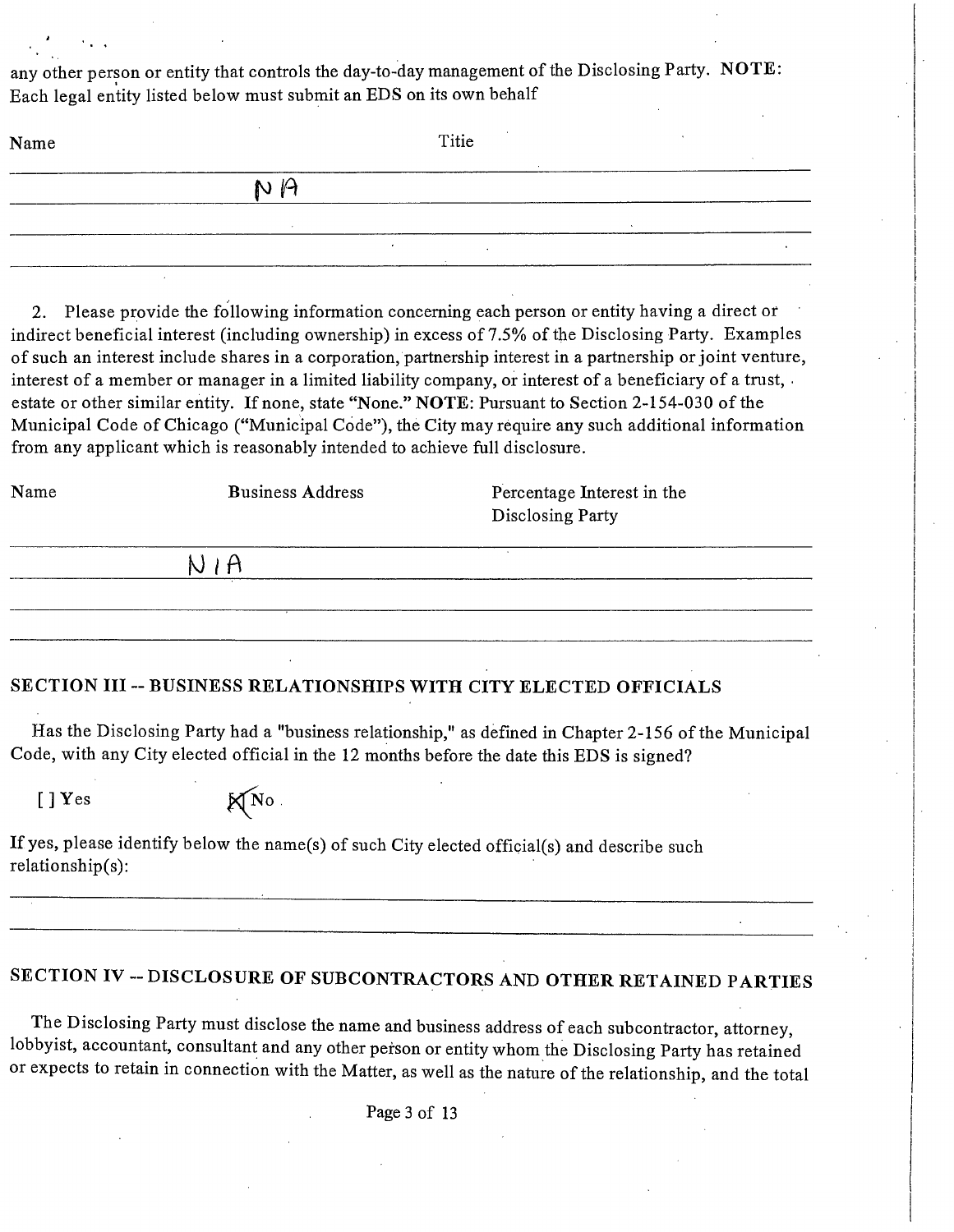amount of the fees paid or estimated to be paid. The Disclosing Party is not required to disclose employees who are paid solely through the Disclosing Party's regular payroll.

"Lobbyist" means any person or entity who undertakes to influence any legislative or administrative action on behalf of any person or entity other than: (I) a not-for-profit entity, on an unpaid basis, or (2) himself. "Lobbyist" also means any person or entity any part of whose duties as an employee of another includes undertaking to influence any legislative or administrative action.

If the Disclosing Party is uncertain whether a disclosure is required under this Section, the Disclosing Party must either ask the City whether disclosure is required or make the disclosure.

| Name                    | <b>Business</b> | Relationship to Disclosing Party | Fees               |
|-------------------------|-----------------|----------------------------------|--------------------|
| (indicate whether)      | Address         | (subcontractor, attomey,         | (indicate whether) |
| retained or anticipated |                 | lobbyist, etc.)                  | paid or estimated) |
| to be retained)         |                 |                                  |                    |

| MARK 7 EUPIEC 77 W. WASHINGON ST | 7 5000 |
|----------------------------------|--------|
| $81e.$ 1801, CHICAGO             |        |
|                                  |        |

(Add sheets if necessary)

[ ] Check here if the Disclosing party has not retained, nor expects to retain, any such persons or entities.

#### **SECTION V ~ CERTIFICATIONS**

#### A. COURT-ORDERED CHILD SUPPORT COMPLIANCE

Under Municipal Code Section 2-92-415, substantial owners of business entities that contract with the City must remain in compliance with their child support obligations throughout the term of the contract.

Has any person who directly or indirectly owns 10% or more of the Disclosing Party been declared in arrearage on any child support obligations by any Illinois court of competent jurisdiction?

[ ] Yes  $\bigotimes$  No [ ] No person owns 10% or more of the Disclosing Party.

If "Yes," has tbe person entered into a court-approved agreement for payment of all support owed and is the person in compliance with that agreement?

 $[ ]$  Yes  $[ ]$  No

Page 4 of 13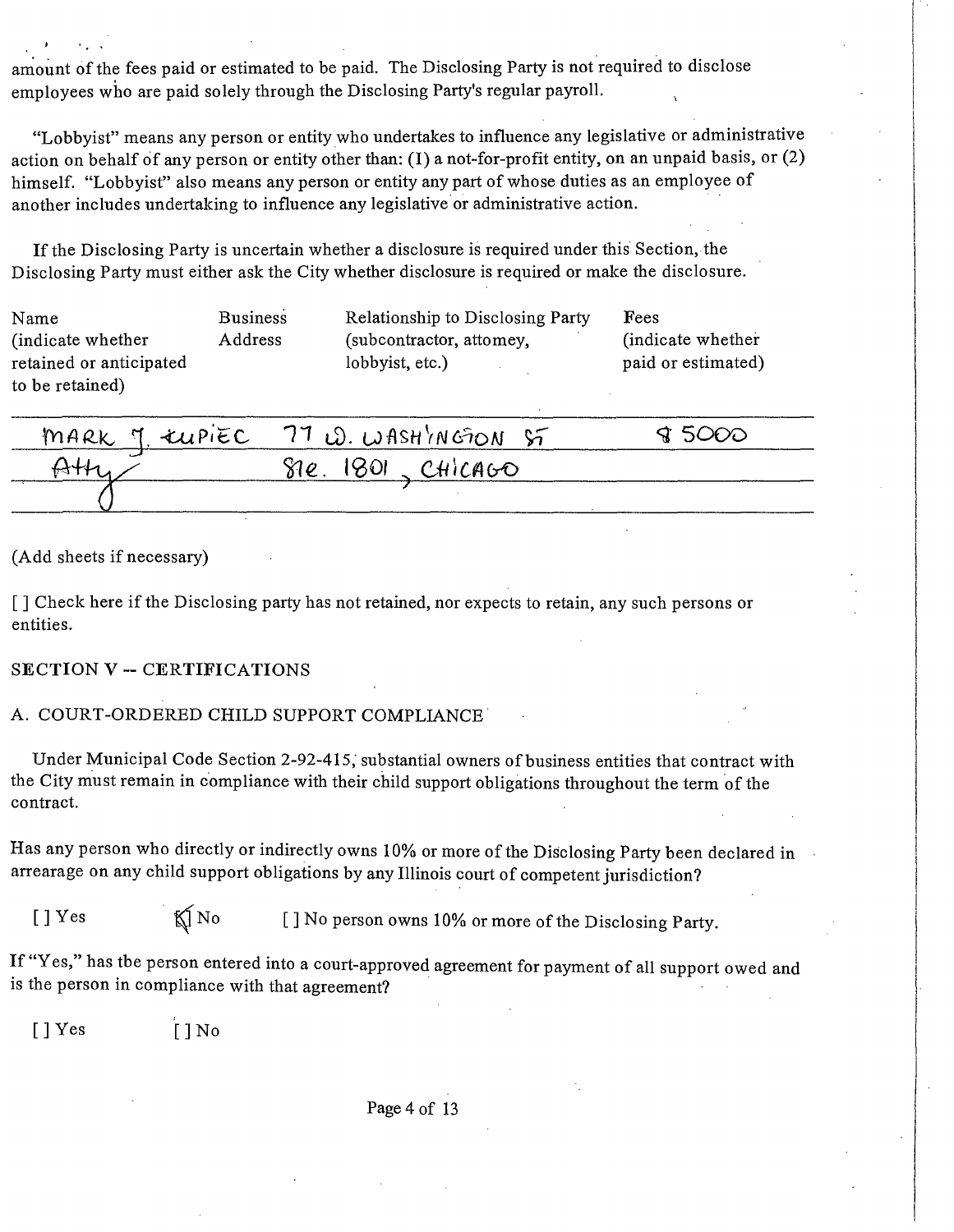# B. FURTHER CERTIFICATIONS

1, The Disclosing Party and, if the Disclosing Party is a legal entity, all of those persons or entities identified in Section II.B.1. of this EDS:

- a. are not presently debarred, suspended, proposed for debarment, declared ineligible or voluntarily excluded from any transactions by any federal, state or local unit of government;
- b. have not, within a five-year period preceding the date of this EDS, been convicted of a criminal offense, adjudged guilty, or had a civil judgment rendered against them in connection with: obtaining, attempting to obtain, or performing a public (federal, state or local) transaction or contract under a public transaction; a violation of federal or state antitmst statutes; fraud; embezzlement; theft; forgery; bribery; falsification or destruction of records; making false statements; or receiving stolen property;
- are not presently indicted for or otherwise criminally or civilly charged by a governmental entity (federal, state or local) with commission of any of the offenses enumerated in clause  $B.1.b.$  of this Section V;
- d. have not, within a five-year period preceding the date of this EDS, had one or more public transactions (federal, state or local) terminated for cause or default; and
- e. have not, within a five-year period preceding the date of this EDS, been convicted, adjudged guilty, or found liable in a civil proceeding, or in any criminal or civil action, including actions concerning environmental violations, instituted by the City or by the federal government, any state, or any other unit of local govemment.
- 2. The certifications in subparts 2, 3 and 4 concem:

• the Disclosing Party;

• any "Applicable Party" (meaning any party participating in the performance of the Matter, including but not limited to any persons or legal entities disclosed under Section IV, "Disclosure of Subcontractors and Other Retained Parties");

• any "Affiliated Entity" (meaning a person or entity that, directly or indirectly: controls the Disclosing Party, is controlled by the Disclosing Party, or is, with the Disclosing Party, under common control of another person or entity. Indicia of control include, without limitation: interlocking management or ownership; identity of interests among family members, shared facilities and equipment; common use of employees; or organization of a business entity following the ineligibility of a business entity to do business with federal or state or local government, including the City, using substantially the same management, ownership, or principals as the ineligible entity); with respect to Applicable Parties, the term Affiliated Entity means a person or entity that directiy or indirectly controls the Applicable Party, is controlled by it, or, with the Applicable Party, is under common control of another person or entity;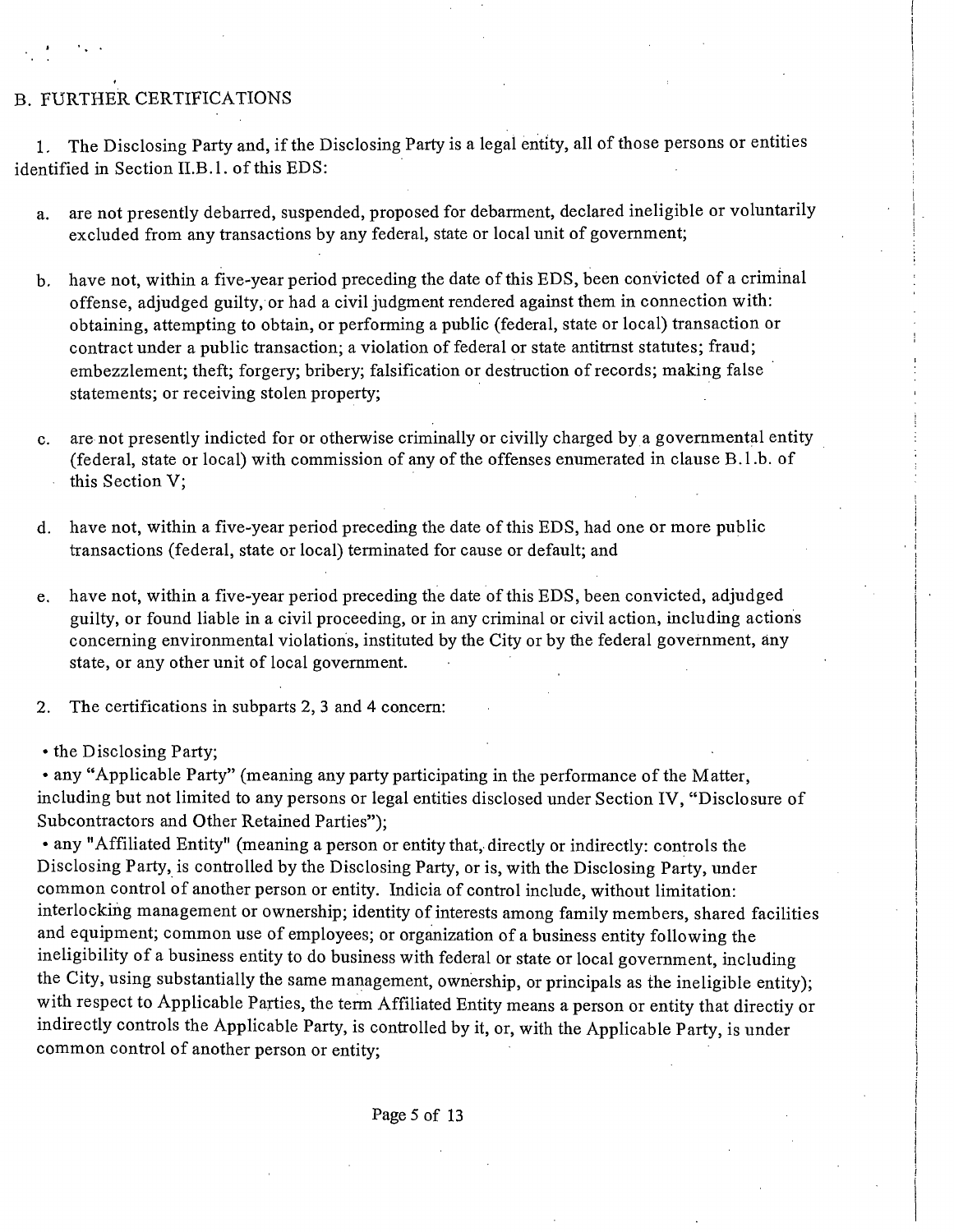• any responsible official of the Disclosing Party, any Applicable Party or any Affiliated Entity or any other official, agent or employee of the Disclosing Party, any Applicable Party or any Affiliated Entity, acting pursuant to the direction or authorization of a responsible official of the Disclosing Party, any Applicable Party or any Affiliated Entity (collectively "Agents").

Neither the Disclosing Party, nor any Applicable Party, nor any Affiliated Entity of either the Disclosing Party or any Applicable Party nor any Agents have, during the five years before the date this EDS is signed, or, with respect to an Applicable Party, an Affiliated Entity, or an Affiliated Entity of an Applicable Party during the five years before the date of such Applicable Party's or Affiliated Entity's contract or engagement in connection with the Matter:

- a. bribed or attempted to bribe, or been convicted or adjudged guilty of bribery or attempting to bribe, a public officer or employee of the City, the State of Illinois, or any agency of the federal government or of any state or local govemment in the United States of America;, in that officer's or employee's official capacity;
- b. agreed or colluded with other bidders or prospective bidders, or been a party to any such agreement, or been convicted or adjudged guilty of agreement or collusion among bidders or prospective bidders, in restraint of freedom of competition by agreenient to bid a fixed price or otherwise; or
- c. made an admission of such conduct described in a. or b. above that is a matter of record, but have not been prosecuted for such conduct; or
- d. violated the provisions of Municipal Code Section 2-92-610 (Living Wage Ordinance).

3. Neither the Disclosing Party, Affiliated Entity or Applicable Party, or any of their employees, officials, agents or partners, is barred from contracting with any unit of state or local government as a result of engaging in or being convicted of (1) bid-rigging in violation of 720 ILCS 5/33E-3; (2) bid-rotating in violation of 720 ILCS 5/33E-4; or (3) any similar offense of any state or of the United States of America that contains the same elements as the offense of bid-rigging or bid-rotating.

4. Neither the Disclosing Party nor any Affiliated Entity is listed on any of the foliowing lists maintained by the Office of Foreign Assets Control of the U.S. Department of the Treasury or the Bureau of Industry and Security of the U.S. Department of Commerce or their successors: the Specially Designated Nationals List, the Denied Persons List, the Unverified List, the Entity List and the Debarred List.

5. The Disclosing Party understands and shall comply with (1) the applicable requirements of the Governmental Ethics Ordinance of the City, Titie 2, Chapter 2-156 ofthe Municipal Code; and (2) all the applicable provisions of Chapter 2-56 of the Municipal Code (Office of the Inspector General).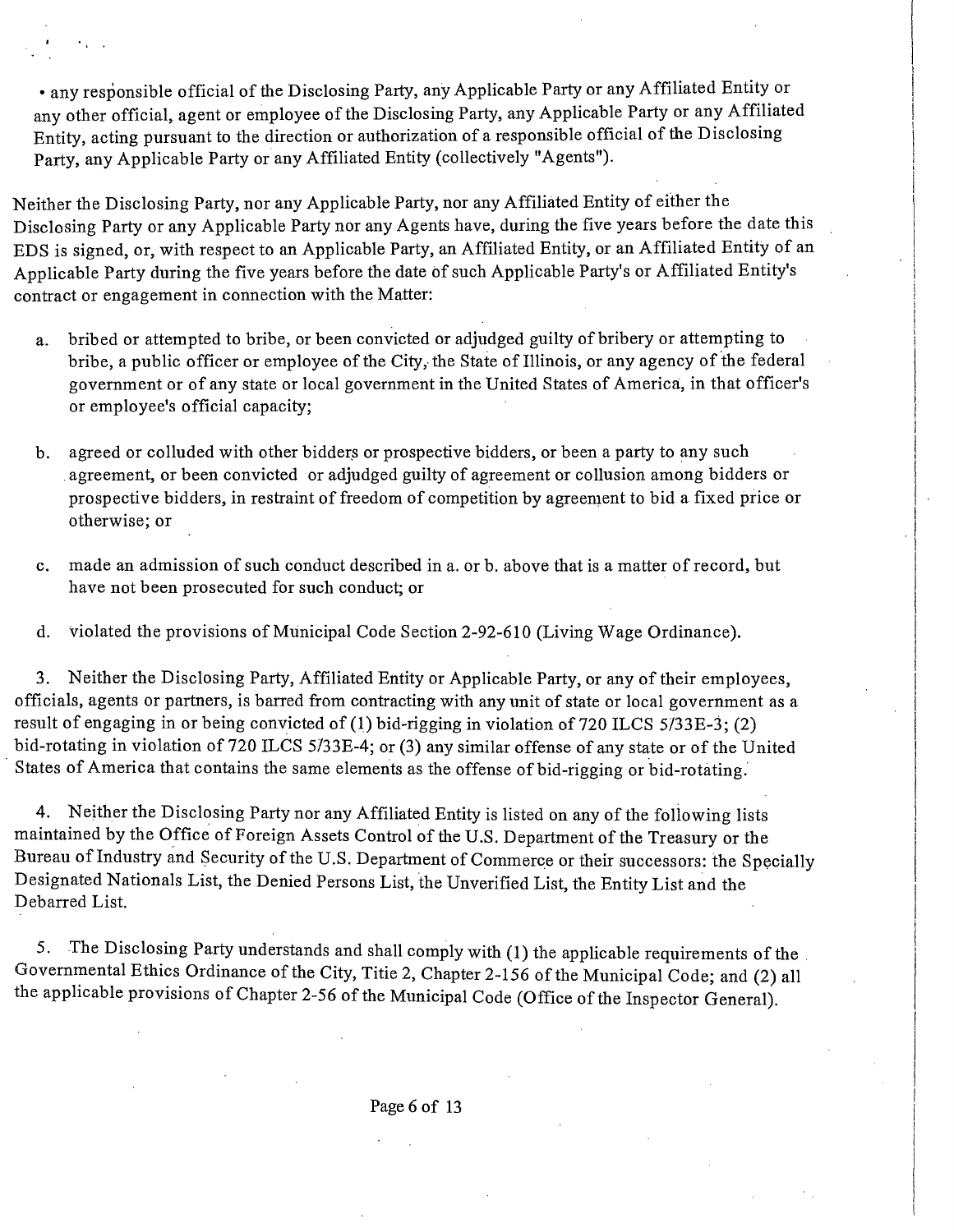6. Tf the Disclosing Party is unable to certify to any of the above statements in this Part B (Further Certifications), the Disclosing Party must explain below:

|  | $N$ $\uparrow$<br>______ |  |
|--|--------------------------|--|
|  |                          |  |
|  |                          |  |
|  |                          |  |

If the letters "NA, " the word "None," dr no response appears on the lines above, it will be conclusively presumed that the Disclosing Party certified to the above statements.

# C. CERTIFICATION OF STATUS AS FINANCIAL INSTITUTION

For purposes of this Part C, under Municipal Code Section 2-32-455(b), the term "financial institution" means a bank, savings and loan association, thrift, credit union, mortgage banker, mortgage broker, tmst company, savings bank, investment bank, securities broker, municipal securities broker, securities dealer, municipal securities dealer, securities underwriter, municipal securities underwriter, investment trast, venture capital company, bank holding company, financial services holding company, or any licensee under the Consumer Installment Loan Act, the Sales Finance Agency Act, or the Residential Mortgage Licensing Act. However, "financial institution" specifically shall not include any entity whose predominant business is the providing of tax deferred, defined contribution, pension plans to public employees in accordance with Sections 403(b) and 457 of the Internal Revenue Code. (Additional definitions may be found in Municipal Code Section 2-32-455(b).)

# 1. CERTIFICATION

The Disclosing Party certifies that the Disclosing Party (check one)

 $[ ]$  is  $\mathbb{X}$  is not

a "financial institution" as defined in Section 2-32-455(b) of the Municipal Code.

2. If the Disclosing Party IS a financial institution, then the Disclosing Party pledges:

"We are not and will not become a predatory lender as defined in Chapter 2-32 of the Municipal Code. We further pledge that none of our affiliates is, and none of them wiU become, a predatory lender as defined in Chapter 2-32 of the Municipal Code. We understand that becoming a predatory lender or becoming an affiliate of a predatory lender may result in the loss of the privilege of doing business with the City."

If the Disclosing Party is unable to make this pledge because it or any of its affiliates (as defined in Section 2-32-455(b) of the Municipal Code) is a predatory lender within the meaning of Chapter

Page 7 of 13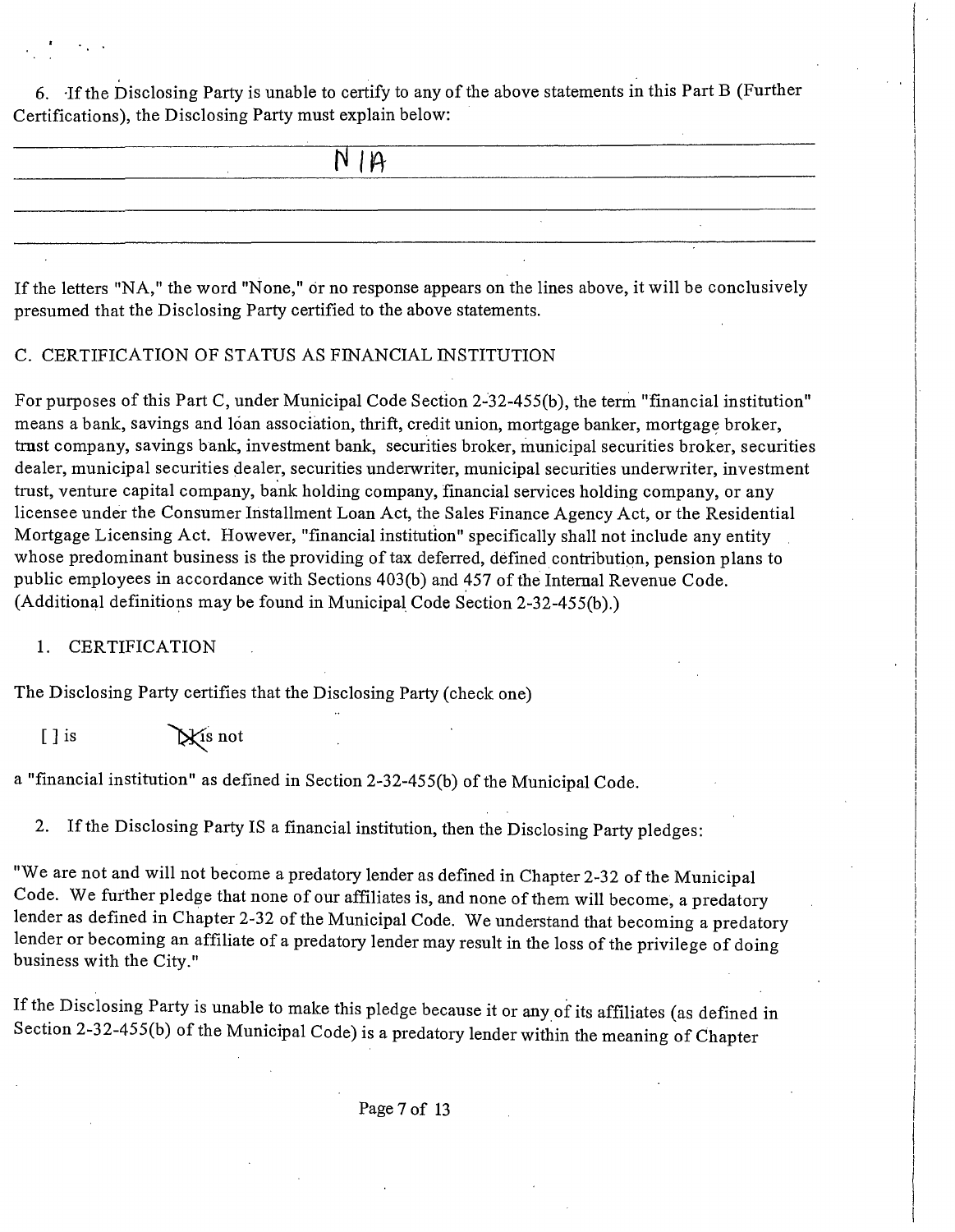2-32 of the Municipal Code, explain here (attach additional pages if necessary):

|         | IΩ<br>$M \setminus I$ |  |
|---------|-----------------------|--|
|         |                       |  |
|         |                       |  |
| _______ | ____                  |  |

If the letters "NA, " the word "None," or no response appears on the lines above, it will be conclusively presumed that the Disclosing Party certified to the above statements.

#### D. CERTIFICATION REGARDING INTEREST IN CITY BUSINESS

Any words or terms that are defined in Chapter 2-156 of the Municipal Code have the same meanings when used in this Part D.

1. In accordance with Section 2-156-110 of the Municipal Code: Does any official or employee of the City have a financial interest in his or her own name or in the name of any other person or entity in the Matter?

 $[ ]$  Yes  $[ ]$  No

NOTE: If you checked "Yes" to Item D.1., proceed to Items D.2. and D.3. If you checked "No" to Item D.1., proceed to Part E.

2. Unless sold pursuant to a process of competitive bidding, or otherwise permitted, no City elected official or employee shall have a financial interest in his or her own name or in the name of any other person or entity in the purchase of any property that (i) belongs to the City, or (ii) is sold for taxes or assessments, or (iii) is sold by virtue of legal process at the suit of the City (collectively, "City Property Sale"). Compensation for property taken pursuant to the City's eminent domain power does not constitute a financial interest within the meaning of this Part D.

Does the Matter involve a City Property Sale?

 $[$  ] Yes  $\mathbb{N}$  No

3. Ifyou checked "Yes" to Item D.L , provide the names and business addresses of the City officials or employees having such interest and identify the nature of such interest:

| Name | <b>Business Address</b> | Nature of Interest |
|------|-------------------------|--------------------|
|      |                         |                    |
|      |                         |                    |
|      |                         |                    |
|      |                         |                    |

4. The Disclosing Party further certifies that no prohibited financial interest in the Matter will be acquired by any City official or employee.

Page 8 of 13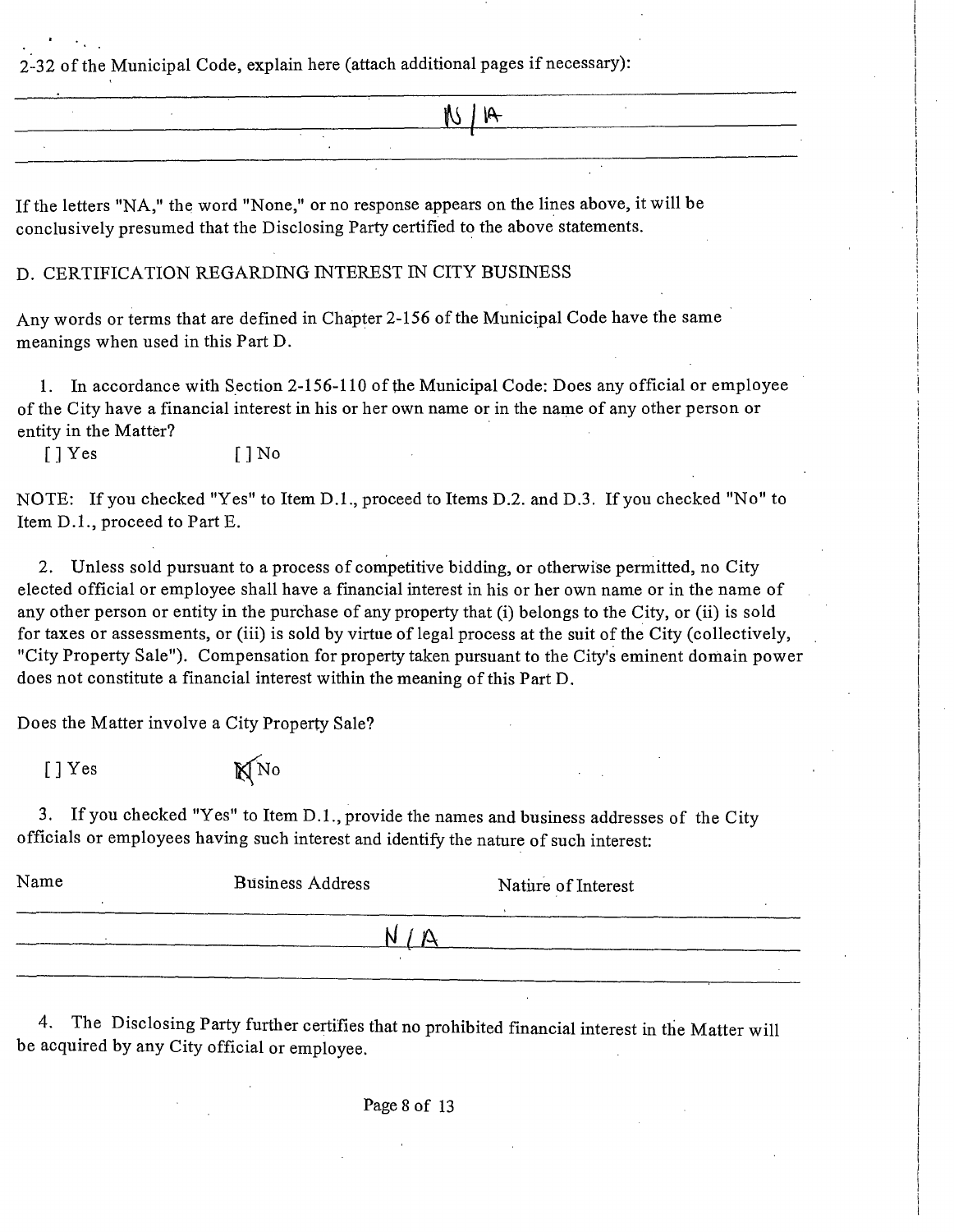# E. CERTIFICATION REGARDING SLAVERY ERA BUSINESS

The Disclosing Party has searched any and all records of the Disclosing Party and any and all predecessor entities for records of investments or profits from slavery, the slave industry, or slaveholder insurance policies from the slavery era (including insurance policies issued to slaveholders that provided coverage for damage to or injury or death of their slaves) and has disclosed in this EDS any and all such records to the City. In addition, the Disclosing Party must disclose the names of any and all slaves or slaveholders described in those records. Failure to comply with these disclosure requirements may make the Matter to which this EDS pertains voidable by the City.

Please check either 1. or 2. below. If the Disclosing Party checks 2., the Disclosing Party must disclose below or in an attachment to this EDS all requisite information as set forth in that paragraph 2.

 $\setminus$  1. The Disclosing Party verifies that (a) the Disclosing Party has searched any and all records of the Disclosing Party and any and all predecessor entities for records of investments or profits from slavery, the slave industry, or slaveholder insurance policies, and (b) the Disclosing Party has found no records of investments or profits from slavery, the slave industry, or slaveholder insurance policies and no records of names of any slaves or slaveholders.

2. The Disclosing Party verifies that, as a result of conducting the search in step 1(a) aboye, the Disclosing Party has found records relating to investments or profits from slavery, the slave industry, or slaveholder insurance policies and/or the names of any slaves or slaveholders. The Disclosing Party verifies that the following constitutes full disclosure of all such records:

# **SECTION VI ~ CERTIFICATIONS FOR FEDERALLY-FUNDED MATTERS**

NOTE: If the Matter is federally funded, complete this Section VI. If the Matter is not federally funded, proceed to Section VII.

#### A . CERTIFICATION REGARDING LOBBYING

1. List below the names of all persons or entities registered under the federal Lobbying Disclosure Act of 1995 who have made lobbying contacts on behalf of the Disclosing Party with respect to the Matter: (Begin list here, add sheets as necessary):

**kl /A** 

Page 9 of 13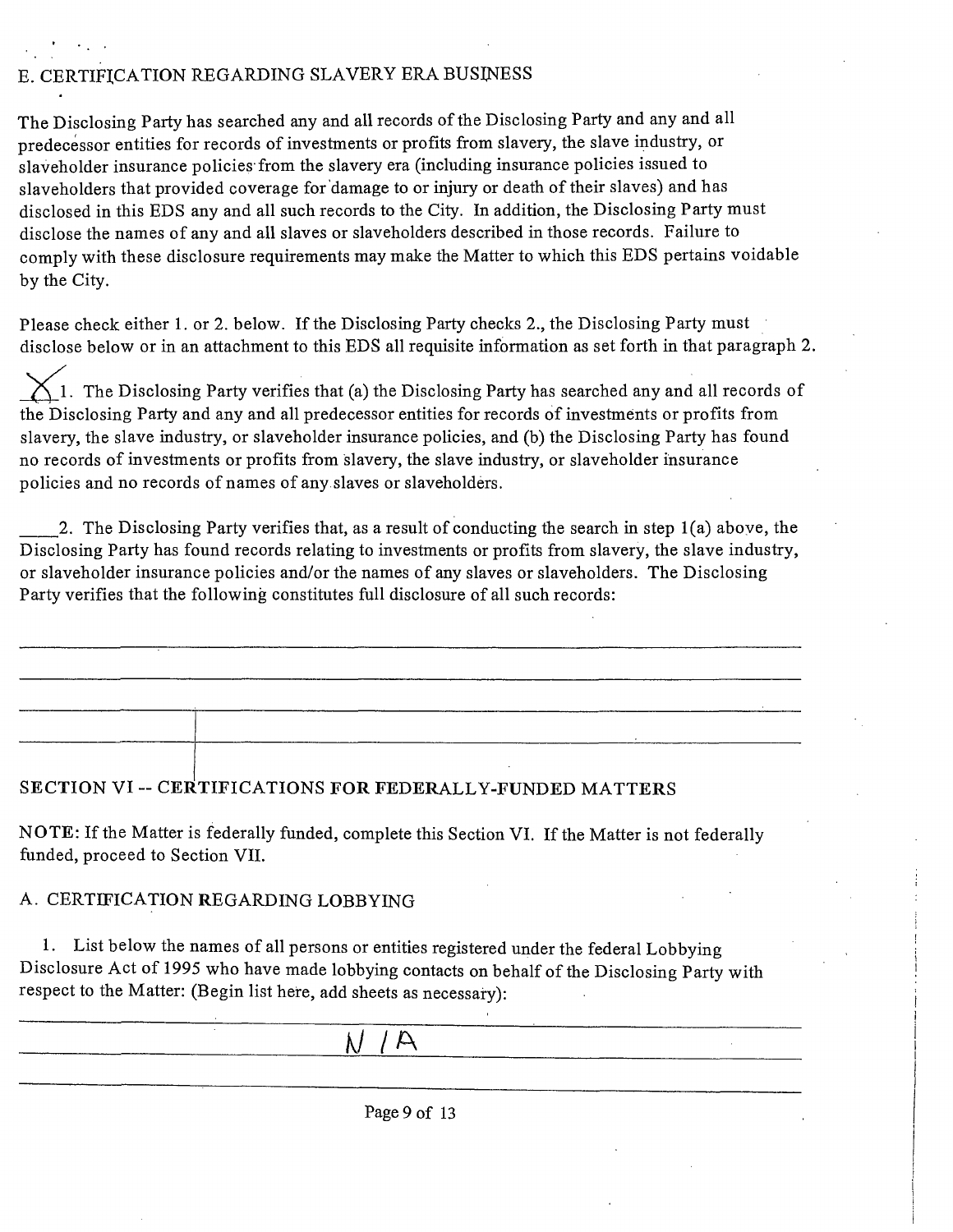(If no explanation appears or begins on the lines above, or if the letters "NA" or if the word "None" appear, it will be conclusively presumed that the Disclosing Party means that NO persons or entities registered under the Lobbying Disclosure Act of 1995 have made lobbying contacts on behalf of the Disclosing Party with respect to the Matter.)

2. The Disclosing Party has not spent and will not expend any federally appropriated funds to , pay any person or entity listed in Paragraph A.l . above for his or her lobbying activities or to pay any person or entity to influence or attempt to influence an officer or employee of any agency, as defined by applicable federal law, a member of Congress, an officer or employee of Congress, or an employee of a member of Congress, in connection with the award of any federally funded contract, making any federally funded grant or loan, entering into any cooperative agreement, or to extend, continue, renew, amend, or modify any federally funded contract, grant, loan, or cooperative agreement.

3. The Disclosing Party will submit an updated certification at the end of each calendar quarter in which there occurs any event that materially affects the accuracy of the statements and information set forth in paragraphs A.l. and A.2. above.

If the Matter is federally funded and any funds other than federally appropriated funds have been or will be paid to any person or entity for influencing or attempting to influence an officer or employee of any agency (as defined by applicable federal law), a member of Congress, an officer or employee of Congress, or an employee of a member of Congress in connection with the Matter, the Disclosing Party must complete and submit Standard Form-LLL, "Disclosure Form to Report Lobbying," in accordance with its instmctions. The form may be obtained online from the federal Office of Management and Budget (OMB) web site at http://www.whitehouse.gov/omb/grants/sflllin.pdf, linked on the page http://www.whitehouse.gov/omb/grants/grants forms.html.

4. The Disclosing Party certifies that either: (i) it is not an organization described in section 501(c)(4) of the Intemal Revenue Code of 1986; or (ii) it is an organization described in section  $501(c)(4)$  of the Internal Revenue Code of 1986 but has not engaged and will not engage in "Lobbying Activities".

5. If the Disclosing Party is the Applicant, the Disclosing Party must obtain certifications equal in form and substance to paragraphs A.1. through A.4. above from all subcontractors before it awards any subcontract and the Disclosing Party must maintain all such subcontractors' certifications for the duration of the Matter and must make such certifications promptly available to the City upon request.

# B. CERTIFICATION REGARDING EQUAL EMPLOYMENT OPPORTUNITY

If the Matter is federally funded, federal regulations require the Applicant and all proposed subcontiactors to submit the following information with their bids or in writing at the outset of negotiations.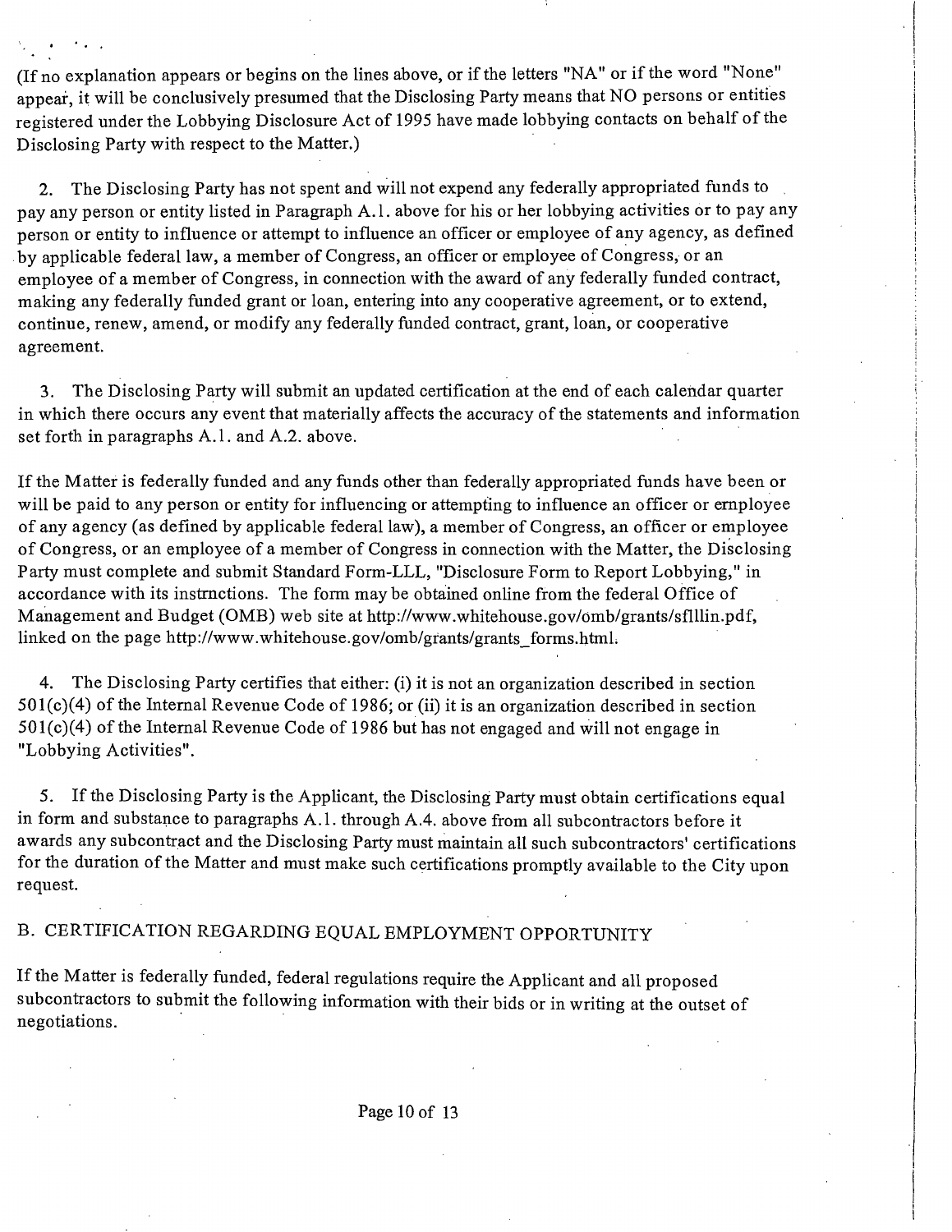|                                 | Is the Disclosing Party the Applicant?                                                                                                                                                                                                          |
|---------------------------------|-------------------------------------------------------------------------------------------------------------------------------------------------------------------------------------------------------------------------------------------------|
| $\lceil$   Yes                  | [ ] No                                                                                                                                                                                                                                          |
|                                 | If "Yes," answer the three questions below:                                                                                                                                                                                                     |
| 1.                              | Have you developed and do you have on file affirmative action programs pursuant to<br>applicable federal regulations? (See 41 CFR Part 60-2.)                                                                                                   |
| $\lceil$ Yes                    | $[$ $]$ No                                                                                                                                                                                                                                      |
| 2.<br>$\lceil \cdot \rceil$ Yes | Have you filed with the Joint Reporting Committee, the Director of the Office of Federal<br>Contract Compliance Programs, or the Equal Employment Opportunity Commission all reports due<br>under the applicable filing requirements?<br>[ ] No |
| 3.<br>equal opportunity clause? | Have you participated in any previous contracts or subcontracts subject to the                                                                                                                                                                  |
| $\lceil \cdot \rceil$ Yes       | $\lceil \, \rceil$ No                                                                                                                                                                                                                           |
|                                 | If you checked "No" to question 1. or 2. above, please provide an explanation:                                                                                                                                                                  |
|                                 |                                                                                                                                                                                                                                                 |
|                                 |                                                                                                                                                                                                                                                 |

### SECTION VII -- ACKNOWLEDGMENTS, CONTRACT INCORPORATION, **COMPLIANCE, PENALTIES, DISCLOSURE**

The Disclosing Party understands and agrees that:

A. By completing and filing this EDS, the Disclosing Party acknowledges and agrees, on behalf of itself and the persons or entities named in this EDS, that the City may investigate the creditworthiness of some or all of the persons or entities named in this EDS.

B. The certifications, disclosures, and acknowledgments contained in this EDS will become part of any contract or other agreement between the Applicant and the City in connection with the Matter, whether procurement. City assistance, or other City action, and are material inducements to the City's execution of any contract or taking other action with respect to the Matter. The Disclosing Party understands that it must comply with all statutes, ordinances, and regulations on which this EDS is based.

C. The City's Govemmental Ethics and Campaign Financing Ordinances, Chapters 2-156 and 2-164 of the Municipal Code, impose certain duties and obligations on persons or entities seeking City contracts, work, business, or transactions. The full text of these ordinances and a training program is available on line at www.cityofchicago.org/Ethics, and may also be obtained from the City's Board of Ethics, 740 N. Sedgwick St., Suite 500, Chicago, IL 60610, (312) 744-9660. The Disclosing Party must comply fully with the applicable ordinances.

Page 11 of 13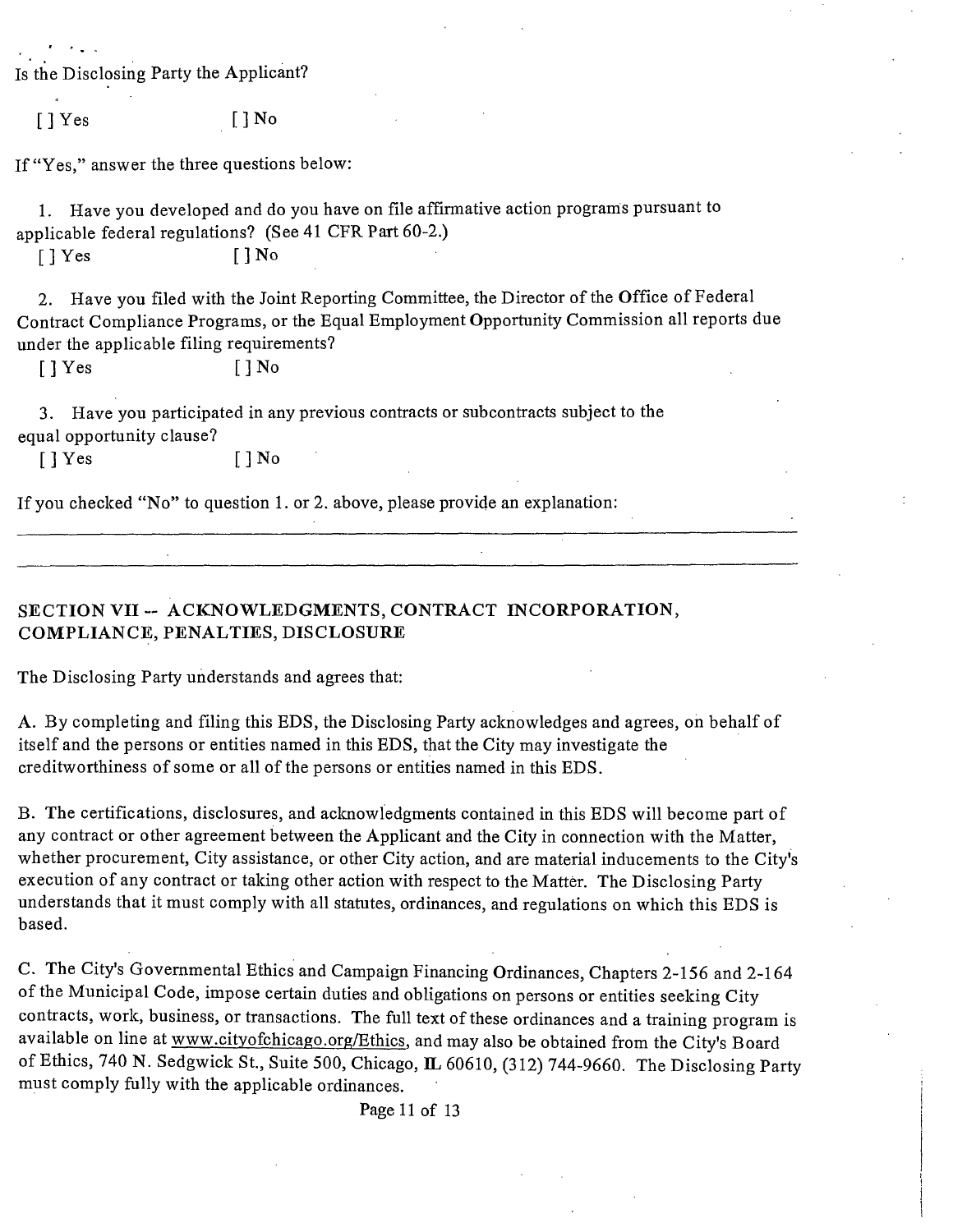D. If'the City determines that any information provided in this EDS is false, incomplete or inaccurate, any contract or other agreement in connection with which it is submitted may be rescinded or be void or voidable, and the City may pursue any remedies under the contract or agreement (if not rescinded, void or voidable), at law, or in equity, including terminating the Disclosing Party's participation in the Matter and/or declining to allow the Disclosing Party to participate in other transactions with the City. Remedies at law for a false statement of material fact may include incarceration and an award to the City of treble damages.

E. It is the City's policy to make this document available to the public on its Intemet site and/or upon request. Some or all of the information provided on this EDS and any attachments to this EDS may be made available to the public on the Internet, in response to a Freedom of Information Act request, or otherwise. By completing and signing this EDS, the Disclosing Party waives and releases any possible rights or claims which it may have against the City in connection with the public release of information contained in this EDS and also authorizes the City to verify the accuracy of any information submitted in this EDS.

F. The information provided in this EDS must be kept current. In the event of changes, the Disclosing Party must supplement this EDS up to the time the City takes action on the Matter. If the Matter is a contract being handled by the City's Department of Procurement Services, the Disclosing Party must update this EDS as the contract requires.

The Disclosing Party represents and warrants that:

 $\sigma_{\rm{max}}$  .

G. The Disclosing Party has not withheld or reserved any disclosures as to economic interests in the Disclosing Party, or as to the Matter, or any information, data or plan as to the intended use or purpose for which the Applicant seeks City Council or other City agency action.

For purposes of the certifications in H.1. and H.2. below, the term "affiliate" means any person or entity that, directly or indirectly: controls the Disclosing Party, is controlled by the Disclosing Party, or is, with the Disclosing Party, under common control of another person or entity. Indicia of control include, without limitation; interlocking management or ownership; identity of interests among family members; shared facilities and equipment; common use of employees; or organization of a business entity following the ineligibility of a business entity to do business with the federal govemment or a state or local govemment, including the City, using substantially the same management, ownership, or principals as the ineligible entity.

H.1. The Disclosing Party is not delinquent in the payment of any tax administered by the Illinois Department of Revenue, nor are the Disclosing Party or its affiliates delinquent in paying any fine, fee, tax or other charge owed to the City. This includes, but is not limited to, all water charges, sewer charges, license fees, parking tickets, property taxes or sales taxes.

H.2 If the Disclosing Party is the Applicant, the Disclosing Party and its affiliates will not use, nor permit their subcontractors to use, any facility on the U.S. EPA's List of Violating Facilities in connection with the Matter for the duration of time that such facility remains on the list.

Page 12 of 13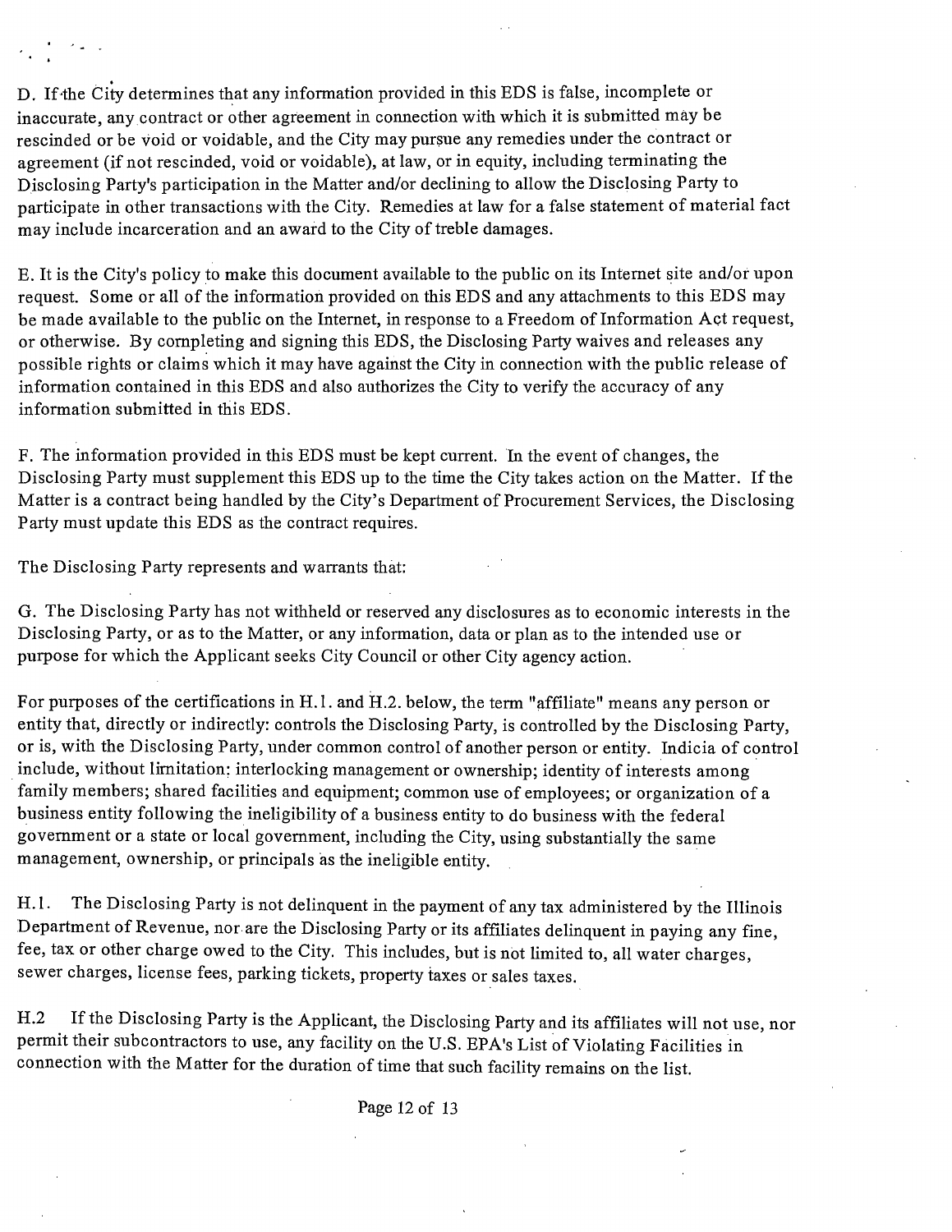H.3 <sup>.</sup> If the Disclosing Party is the Applicant, the Disclosing Party will obtain from any contractors/subcontractors hired or to be hired in connection with the Matter certifications equal in form and substance to those in H.1. and H.2. above and will not, without the prior written consent of the City, use any such contractor/subcontractor that does not provide such certifications or that the Disclosing Party has reason to believe has not provided or cannot provide tmthful certifications.

NOTE: If the Disclosing Party cannot certify as to any of the items in H.1., H.2. or H.3. above, an explanatory statement must be attached to this EDS.

#### **CERTIFICATION**

Under penalty of perjury, the person signing below: (1) warrants that he/she is authorized to execute this EDS on behalf of the Disclosing Party, and (2) warrants that all certifications and statements contained in this EDS are true, accurate and complete as of the date furnished to the City.

من من المسافر

 $n \log l$ 

| DAVID<br>$\mathbf{r}$<br>TLEISHMAN                                                          | 6141<br>Date:                                                         |
|---------------------------------------------------------------------------------------------|-----------------------------------------------------------------------|
| (Print or type name of Disclosing Party)                                                    |                                                                       |
| By:<br>(sign here)                                                                          |                                                                       |
| DAVID FLEISHMAN<br>(Print or type name of person signing)                                   |                                                                       |
|                                                                                             |                                                                       |
| Managar of LLC Applicant                                                                    |                                                                       |
| (Print or type title of person signing)                                                     |                                                                       |
| Signed, and sworn to before me on (date)<br>الماحص<br>County, $\langle \cdot \rangle$<br>at | 6 22 10<br>by David FICIshman<br>(state).                             |
| 31112                                                                                       | Notary Public.<br><b>AGNIESZKA T PLECKA</b><br>MY COMMISSION EXPIRES. |
| Commission expires:                                                                         | MARCH 11, 2012                                                        |
|                                                                                             |                                                                       |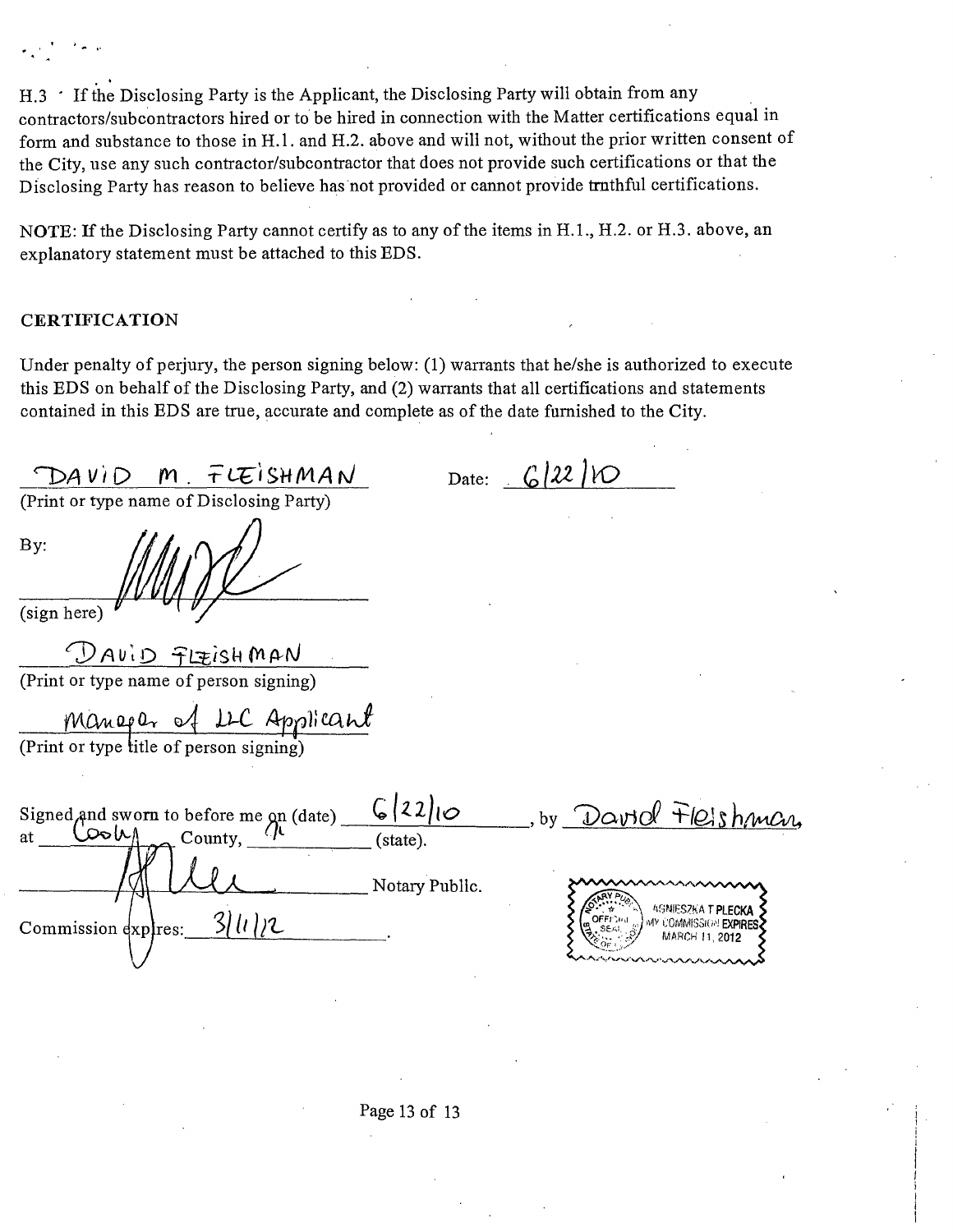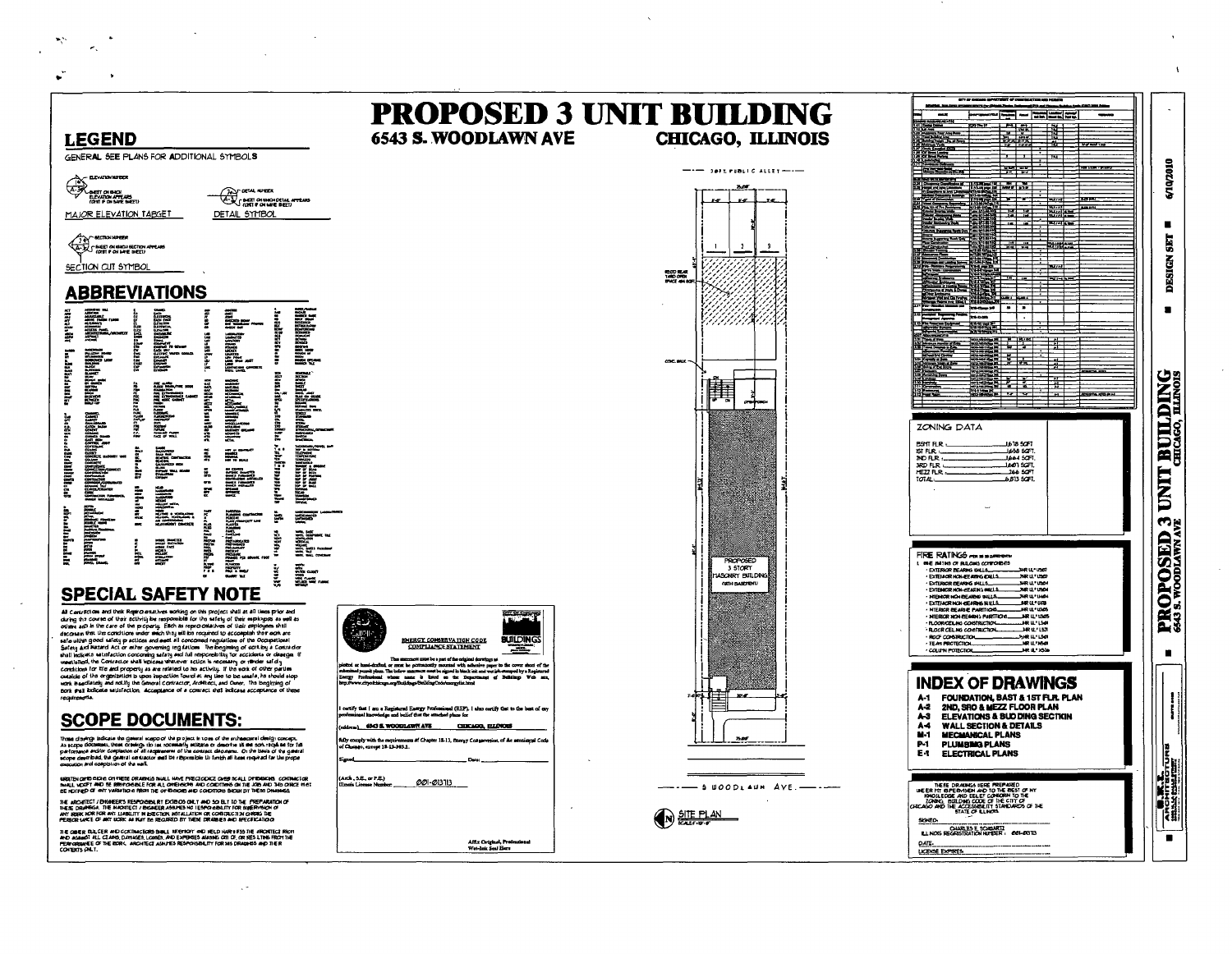

 $\sim 10^{11}$ 

 $\mathbf{r}$ 

**1999**<br>|<br>| *decay*<br>| discrete |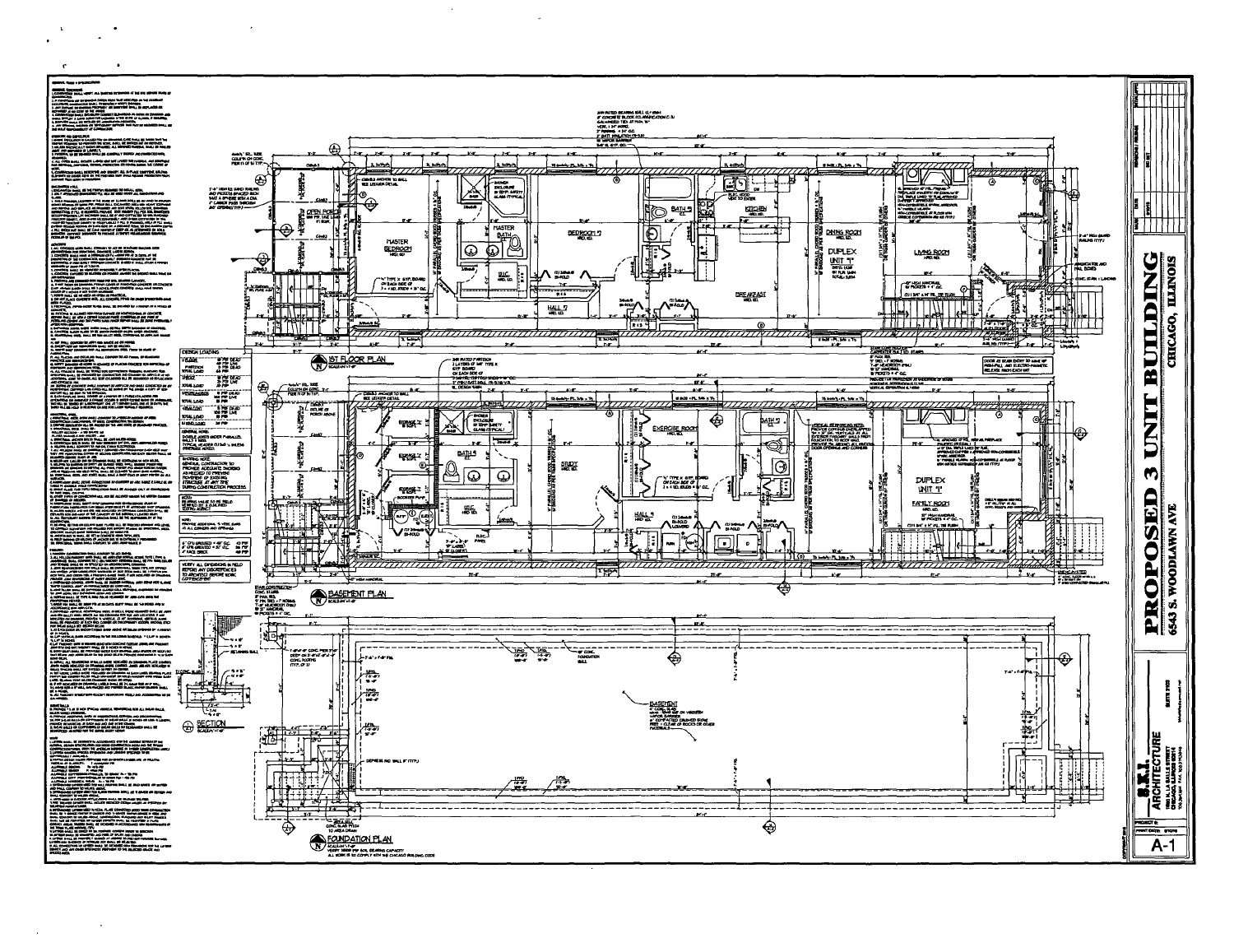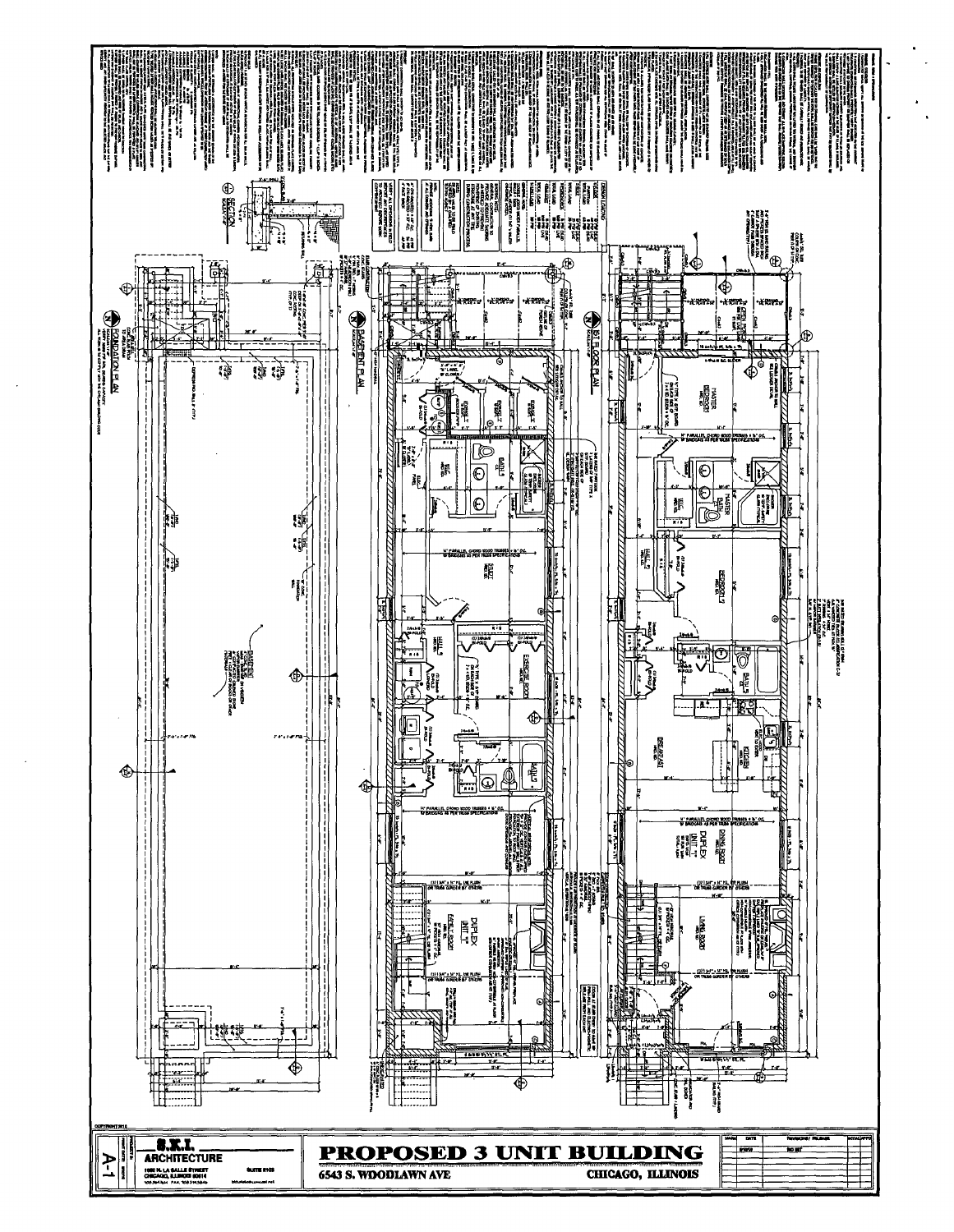